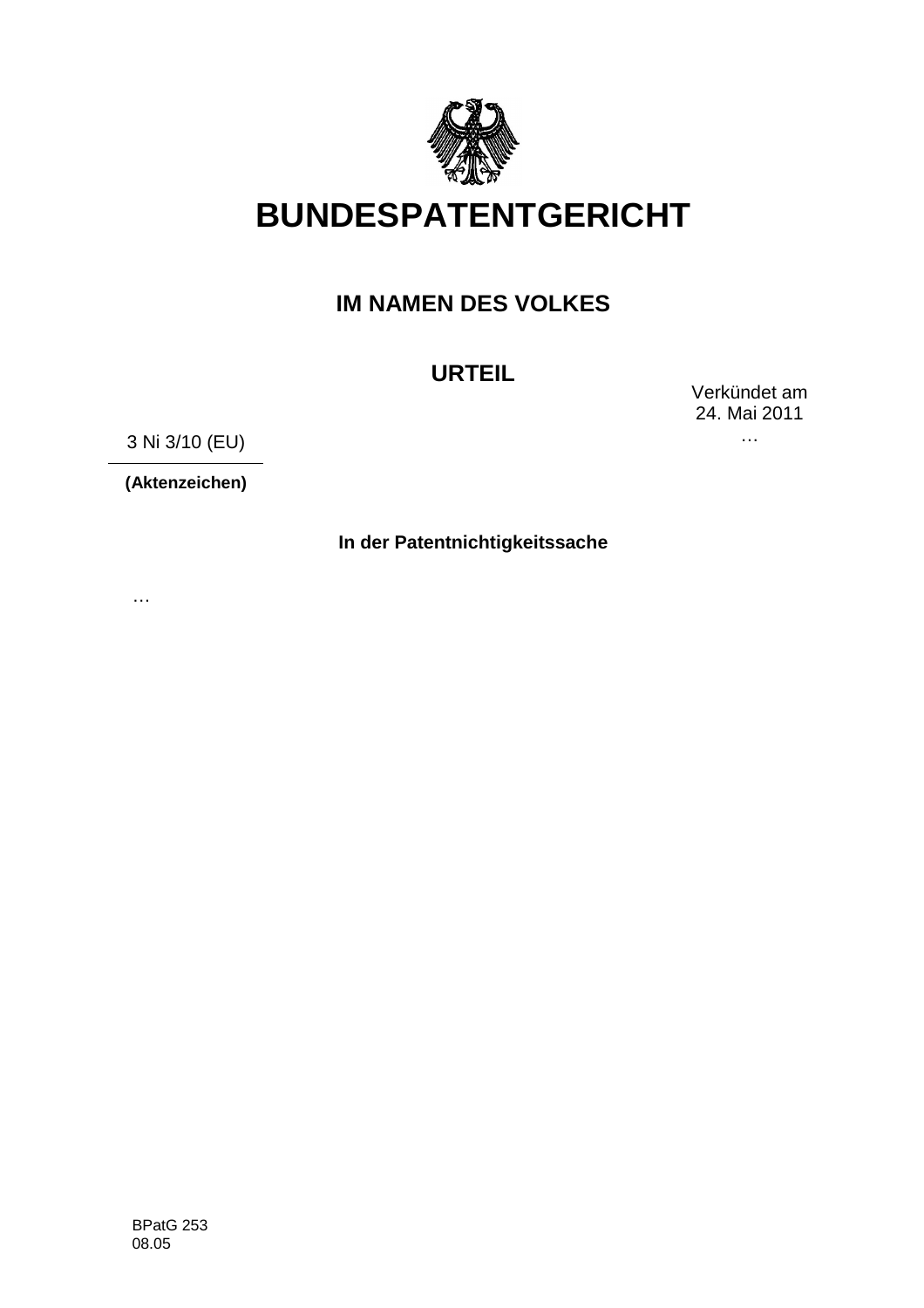## **betreffend das europäische Patent 0 947 559 (DE 697 31 396)**

hat der 3. Senat (Nichtigkeitssenat) des Bundespatentgerichts auf Grund der mündlichen Verhandlung vom 24. Mai 2011 unter Mitwirkung des Vorsitzenden Richters Schramm sowie der Richter Dipl.-Chem. Dr. Egerer und Schell, der Richterin Dipl.-Chem. Zettler und des Richters Dipl.-Chem. Dr. Lange

für Recht erkannt:

- I. Das europäische Patent 0 947 559 wird mit Wirkung für das Hoheitsgebiet der Bundesrepublik Deutschland im Umfang seiner Patentansprüche 1 bis 6, 8 bis 10, soweit letztere nicht unmittelbar oder mittelbar auf Patentanspruch 7 rückbezogen sind, seines Patentanspruchs 12, soweit letzterer nicht unmittelbar oder mittelbar auf die Patentansprüche 7 oder 11 rückbezogen ist, im Umfang seiner Patentansprüche 13 und 14, im Umfang seiner Patentansprüche 15 bis 18, soweit diese nicht unmittelbar oder mittelbar auf die Patentansprüche 7 oder 11 rückbezogen sind, für nichtig erklärt.
- II. Die Beklagte trägt die Kosten des Rechtsstreits.
- III. Das Urteil ist gegen Sicherheitsleistung in Höhe von 120 % des zu vollstreckenden Betrages vorläufig vollstreckbar.
- IV. Der Streitwert wird auf 3 Millionen Euro festgesetzt.

### **Tatbestand**

Die Beklagte ist eingetragene Inhaberin des am 5. November 1997 angemeldeten, mit Wirkung für die Bundesrepublik Deutschland erteilten europäischen Patents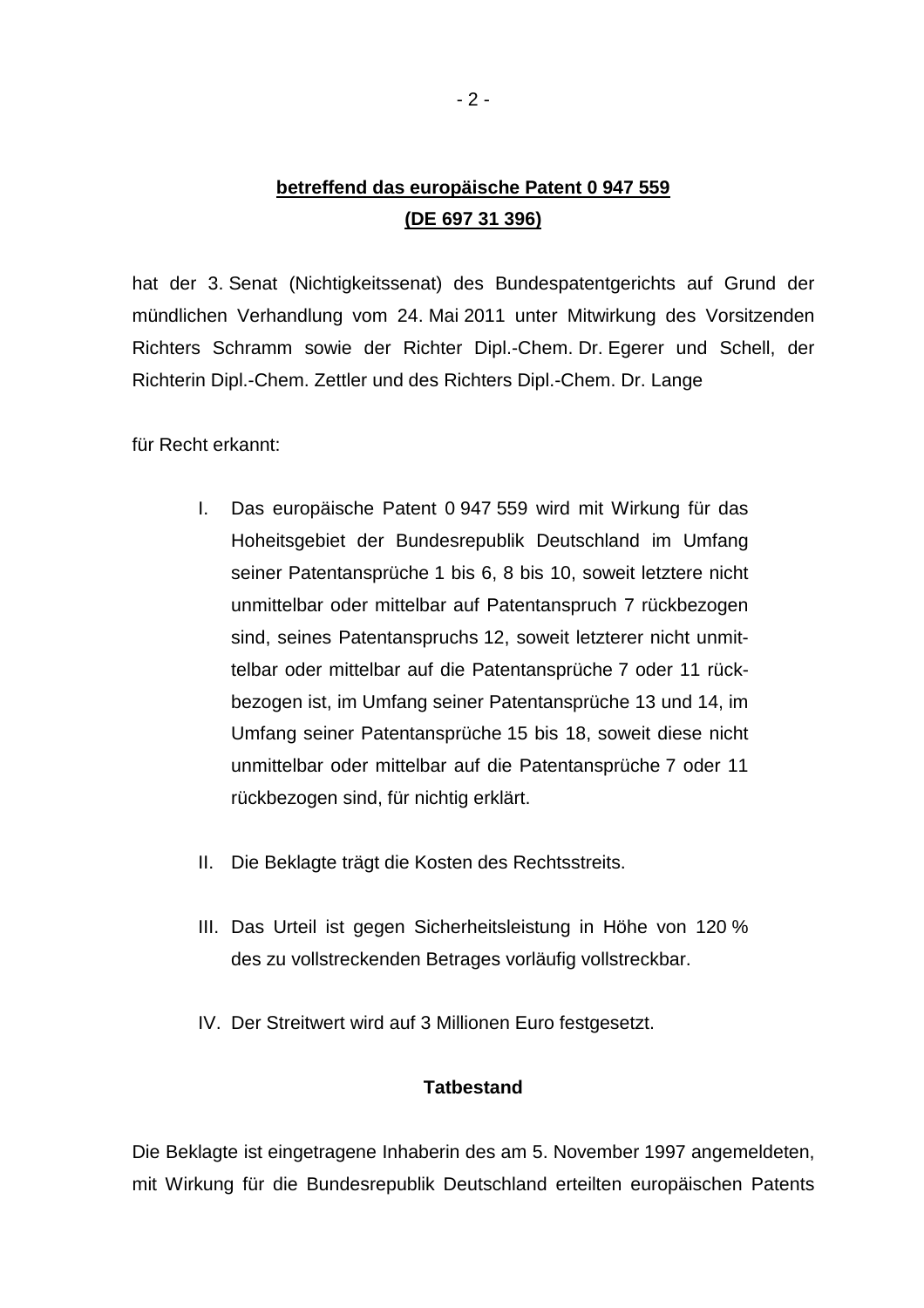0 947 559 (Streitpatent), das vom Deutschen Patent- und Markenamt unter der Nummer DE 697 31 396 geführt wird. Das in englischer Sprache erteilte Streitpatent nimmt die Prioritäten der beiden italienischen Anmeldungen IT TO960890 vom 5. November 1996 und IT TO960996 vom 9. Dezember 1996 in Anspruch. Es trägt die Bezeichnung "Biodegradable polymeric compositions comprising starch and a thermoplastic polymer" und umfasst in der erteilten Fassung achtzehn Patentansprüche, von denen die Ansprüche 2 bis 18, davon die Ansprüche 12, 15, 16 und 18 in Nebenordnung, unmittelbar oder mittelbar auf den Erzeugnisanspruch 1 rückbezogen sind.

Die Patentansprüche 1 bis 18 lauten in der hier maßgeblichen englischen Fassung der EP 0 947 559 B1 wie folgt:

1. Biodegradable heterophase polymeric compositions having good resistance to ageing and to low humidity conditions, comprising thermoplastic starch and a thermoplastic polymer incompatible with starch, in which starch constitutes the dispersed phase and the thermoplastic polymer constitutes the continuous phase, wherein the thermoplastic polymer incompatible with starch is selected from the group consisting of aliphatic-aromatic copolyesters containing from 30 to 70 % by moles of aliphatic structure and wherein the aromatic structure derives from terephthalic acid and/or isophthalic acid, polyester-amides deriving for 30-70 % by weight from an aliphatic amide, polyester-ethers, polyester-etheramides, polyester-urethanes and polyester-ureas wherein the content of units having aliphatic structure is from 30 to 70 % by moles, said compositions being obtainable by extrusion under conditions wherein the content of water during the mixing of the components is maintained from 1 to 5 % by weight (content measured at the exit of the extruder, prior to any conditioning).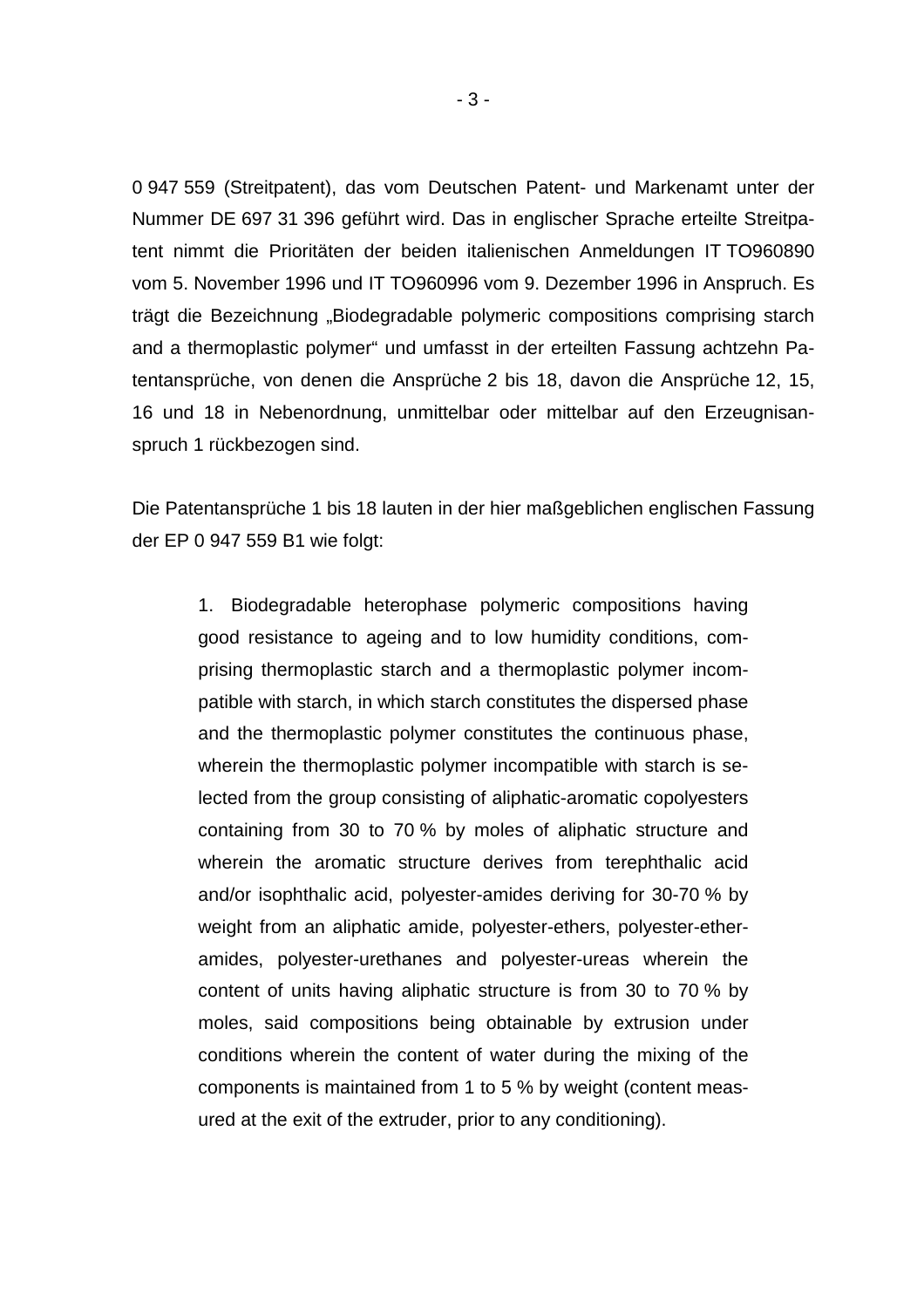2. Compositions according to claim 1 wherein the copolyester is obtained by polycondensation of mixtures of dicarboxilic aromatic and aliphatic acids with an aliphatic C**<sup>2</sup>** -C**20** diol.

3. Compositions according to claim 2, wherein the aliphatic dicarboxilic acid is selected from the group consisting of adipic, glutaric and sebacic acids and the aromatic acid is terephthalic acid.

4. Compositions according to claims 2 or 3 wherein the copolyester is obtained by polycondensation of an aliphatic C**2**-C**20** diol with a mixture of a hydroxyacid with more than 2 carbon atoms or the corresponding lactone with terephthalic acid.

5. Compositions according to any of claims 2 to 4, wherein the copolyester is selected from the group consisting of polyalkylen adipate-polyalkyleneterephthalate, polyalkylen-adipate-polyalkylenisophthalate and polyalkylensebacate-polyalkyleneterephthalate.

6. Compositions according to any of claims 2 to 5, wherein the content of units having an aliphatic structure is comprised from 30 to 70% by moles.

7. Compositions according to claim 1 wherein the copolyesteramide is selected from the group consisting of poly- $\epsilon$ -caprolactone-ε-caprolactam, poly-alkylenadipate-ε-caprolactam and polyalkylenesuccinate- $\epsilon$  - caprolactam.

8. Compositions according to any of claims 1 to 7, wherein the content of starch is comprised from 5 to 95 % by weight and the content of the copolyester is from 95 to 5 % by weight.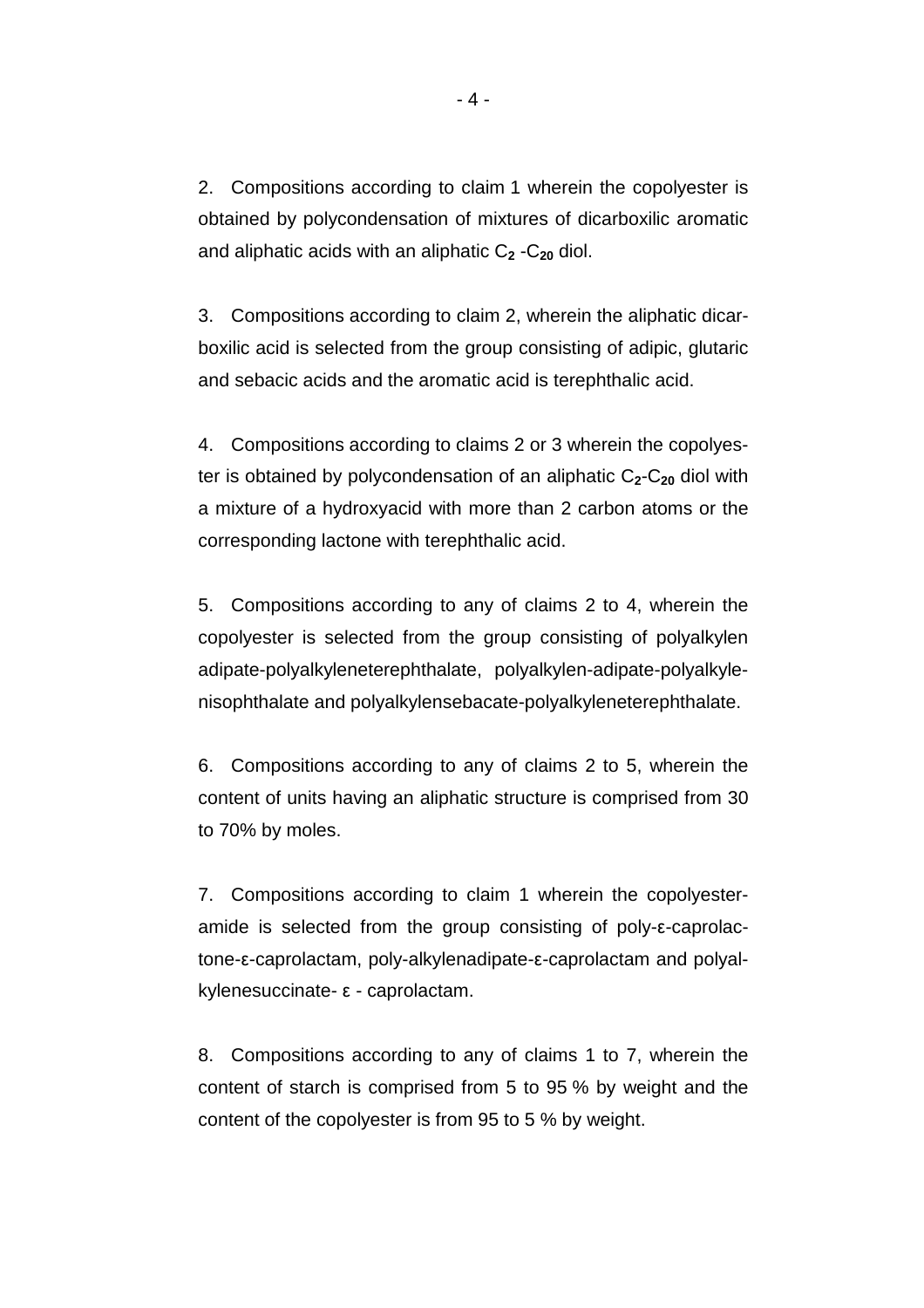9. Compositions according to any of claims 1 to 8, comprising a plasticizer.

10. Compositions according to claim 9, comprising a plasticizer selected from the group consisting of glycerol, sorbitol, polyglycerol esters and ethers of glycerol, sorbitol and polyglycerol; 1,3 propandiol and pentaerythritol.

11. Compositions according to any of claims 1 to 10, comprising a polymer selected from an aliphatic polyester, cellulose acetates, ethylene-vinylalcohol copolymers, ethylenevinylacetate copolymer and polyvinylalcohol in an amount up to 30 % by weight of the composition.

12. Process for preparing a composition according to any of the preceding claims 1 to 11, comprising extruding the components of the composition under conditions wherein the content of water is maintained from 1 to 5 % by weight during the mixing of the components.

13. A composition according to claim 1, wherein the starch is dispersed in the copolyester matrix in the form of particles having average numeral dimension less than 1  $\mu$ m.

14. Compositions according to claim 13, wherein the starch particles have average numeral dimension less than 0.5 µm and more than 70 % of the particles have dimension less than 0.5 µm.

15. A film obtained from the compositions according to any of claims 1 to 14.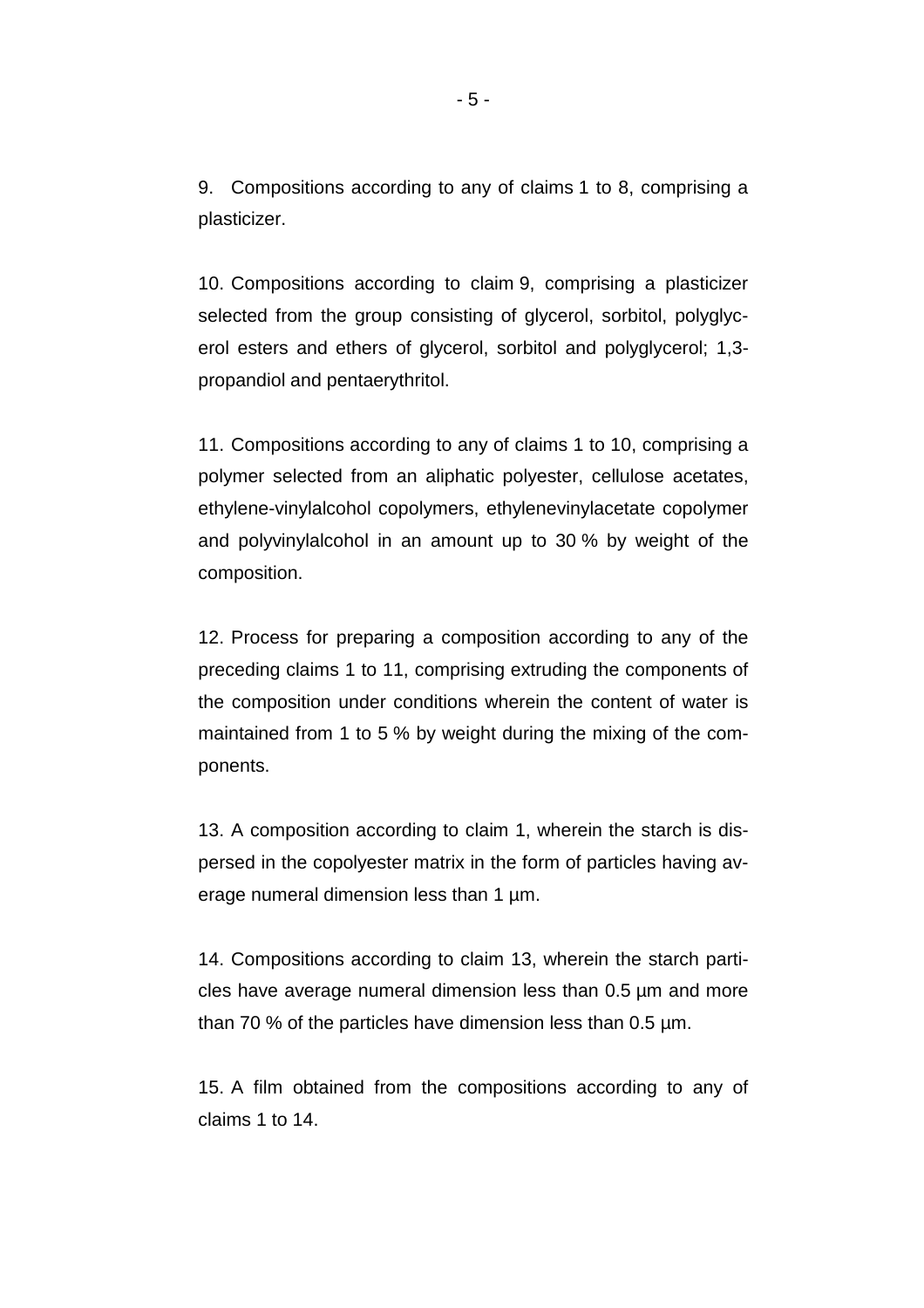16. Use of the films according to claim 15 in the manufacture of nappies, of sanitary towels, of bags and of laminated paper.

17. Use of the films according to claim 15 in the agricultural field for mulching application.

18. Use of the compositions according to any of claims 1 to 14 for the manufacture of expanded moulded articles usable in packaging, and of disposable articles.

Die Klägerin greift das Patent im Umfang der Patentansprüche 1 bis 6, 8 bis 10 und 12 bis 18 teilweise an und hat insoweit zunächst nur den Nichtigkeitsgrund der fehlenden Patentfähigkeit geltend gemacht. Soweit die Beklagte das Streitpatent in einer beschränkten Fassung verteidigt, ist die Klägerin der Auffassung, dass es den geänderten Patentansprüchen an der erforderlichen Klarheit fehle. Im Termin zur mündlichen Verhandlung vom 24. Mai 2011 hat sie ihre Klage um den Nichtigkeitsgrund der mangelnden Ausführbarkeit erweitert.

Die Klägerin stützt sich auf folgende Entgegenhaltungen:

- K1 Streitpatentschrift EP 0 947 559 B1
- K1a Deutsche Übersetzung des Streitpatents DE 697 31 396 T2
- K2 Registerauszug des DPMA zu Aktenzeichen-DE: 697 31 396.4 vom 27. Dezember 2009
- K3 Merkmalsgliederung von Anspruch 1 von K1a
- K4 WO 90/05161 A1
- K5 WO 96/31561 A1
- K6 U. Seeliger "Biologisch abbaubar", PLASTVERARBEITER, 47. Jg, 1996, Nr. 1 (Januar 1996), S. 62-67
- K7 I. Tomka et al. "Thermoplastic Starch Compounds: Physico-Chemical Backgrounds, Processing Conditions, Properties",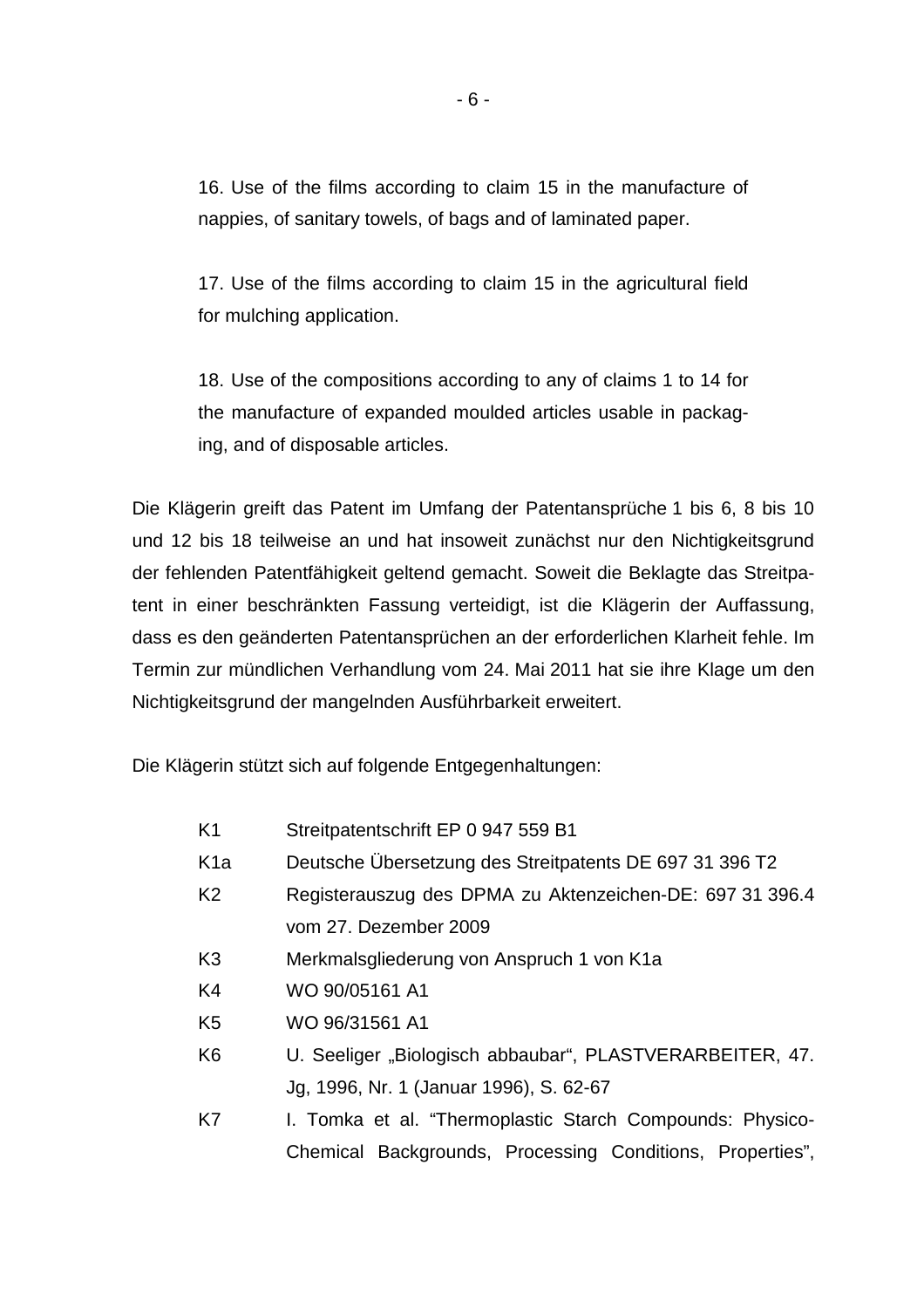- K8 S. Simmons et al. "Structural Characteristics of Biodegradable Thermoplastic Starch/Poly(ethylene-vinyl alcohol) Blends", J. Appl. Polym. Sci., Vol. 58, S. 2259-2285 (1995)
- K9 I. Tomka et al. "Thermoplastic Starch/Polymer Blends: Structure, Properties, Application", CIIA Symposium, Paris, FR, 20.- 21. November 1991, S. 309-322 (1991)
- K10 WO 92/19680 A1
- K11 WO 91/02025 A1
- K12 WO 92/14782 A1
- K13 EP 0 512 360 A1
- K14 WO 93/09171 A1
- K15 EP 0 560 244 A2
- K16 Schriftsatz der Patentinhaberin in italienischer Sprache vom 30. Oktober 2008 im Verletzungsverfahren vor dem Tribunale di Torino
- K16a Englische Übersetzung der Seiten 34 bis 42 von Anlage K16:
- K17/17a Versuchsberichte: Einfluss des Wasseranteils bei der Compoundierung stärkehaltiger heterophasiger Rezepturen auf die resultierenden Materialeigenschaften vorgelegt mit den Schriftsätzen vom 9. Mai 2011 und 21. Mai 2011
- K18 Tabellarische Übersicht von den in K10 bis K15 beschriebenen hydrophoben Polymeren
- K19 US 6 348 524 B2
- K20 Versuchsbericht: Nacharbeiten von Beispiel 3 der K5
- K21 Erläuterung der in situ Phasenvermittlerbildung in K5
- K22 Herstellungsbedingungen des Beispiels 3 auf Seite 14 der K5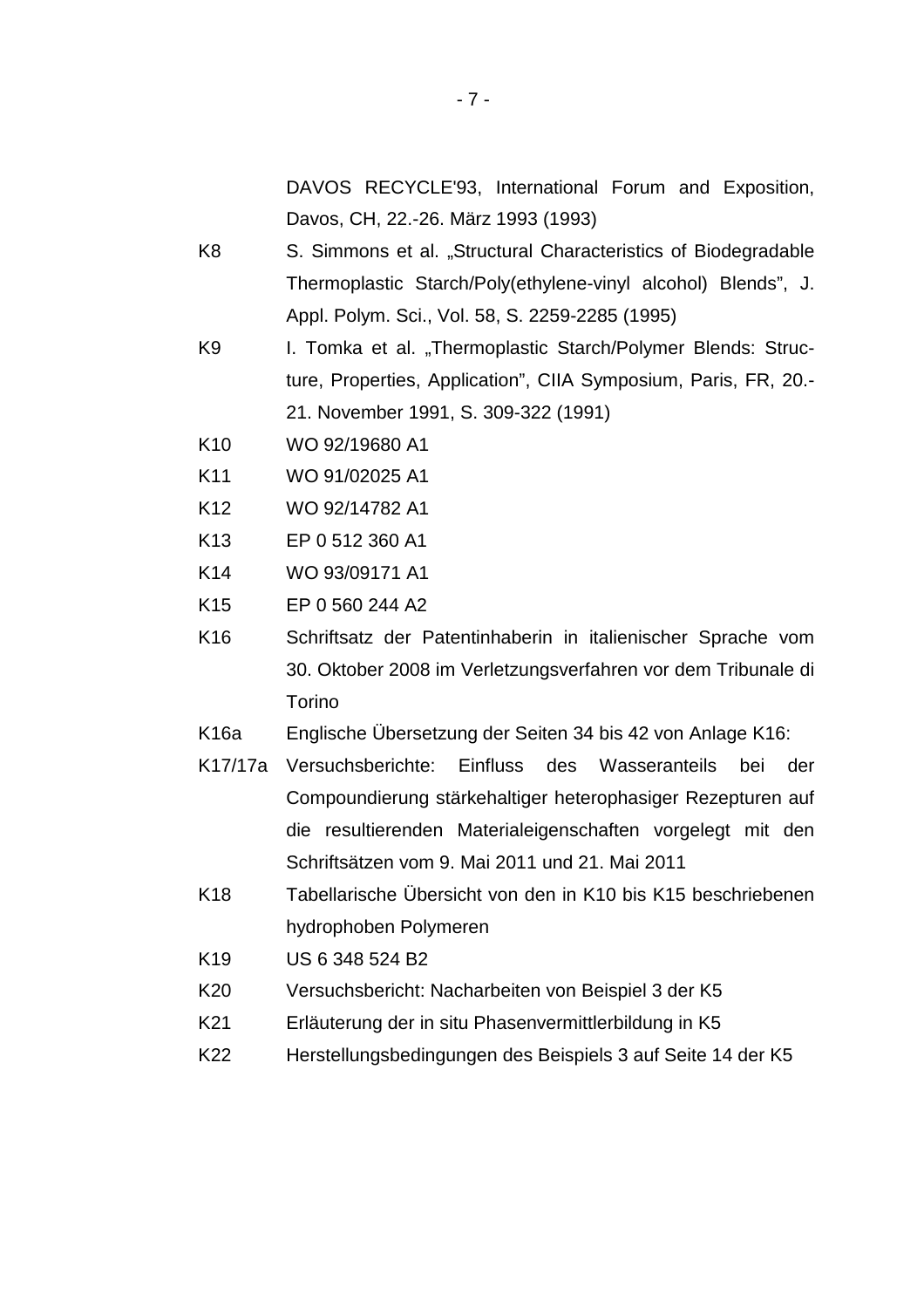Die Klägerin beantragt,

das europäische Patent EP 0 947 559 mit Wirkung für das Hoheitsgebiet der Bundesrepublik Deutschland im Umfang seiner Patentansprüche 1 bis 6, 8 bis 10 und 12 bis 18 für nichtig zu erklären, soweit diese Ansprüche Zusammensetzungen betreffen oder Bezug nehmen auf Zusammensetzungen, in denen das mit Stärke inkompatible thermoplastische Polymer ausgewählt ist aus der Gruppe bestehend aus aliphatisch-aromatischen Copolyestern, die von 30 bis 70 Molprozent aliphatische Struktur enthalten und worin die aromatische Struktur von Terephthalsäure und/oder Isophthalsäure abgeleitet ist.

Die Beklagte beantragt,

die Klage mit der Maßgabe abzuweisen, dass das Streitpatent die Fassung des Antrags gemäß Schriftsatz der Beklagten vom 6. Mai 2011 erhält, hilfsweise, die Nichtigkeitsklage (auf Grundlage der erteilten Ansprüche) abzuweisen.

Die Beklagte tritt dem Vorbringen der Klägerin in allen Punkten entgegen und ist der Ansicht, die geltend gemachten Nichtigkeitsgründe seien nicht gegeben. Die von der Klägerin in der mündlichen Verhandlung erklärte Klageerweiterung hält sie für verspätet und deshalb für unzulässig, aber auch in der Sache nicht für begründet. Der mit Schriftsatz vom 6. Mai 2011 vorgelegte neue Anspruchsatz hat im Patentanspruch 1 hat folgenden Wortlaut:

1. Biologisch abbaubare, heterophase, polymere Zusammensetzungen mit hohem Widerstand gegen das Altern und gegen Feuchtigkeitsarmut, umfassend thermoplastische Stärke und ein thermoplastisches, mit Stärke inkompatibles Polymer, wobei die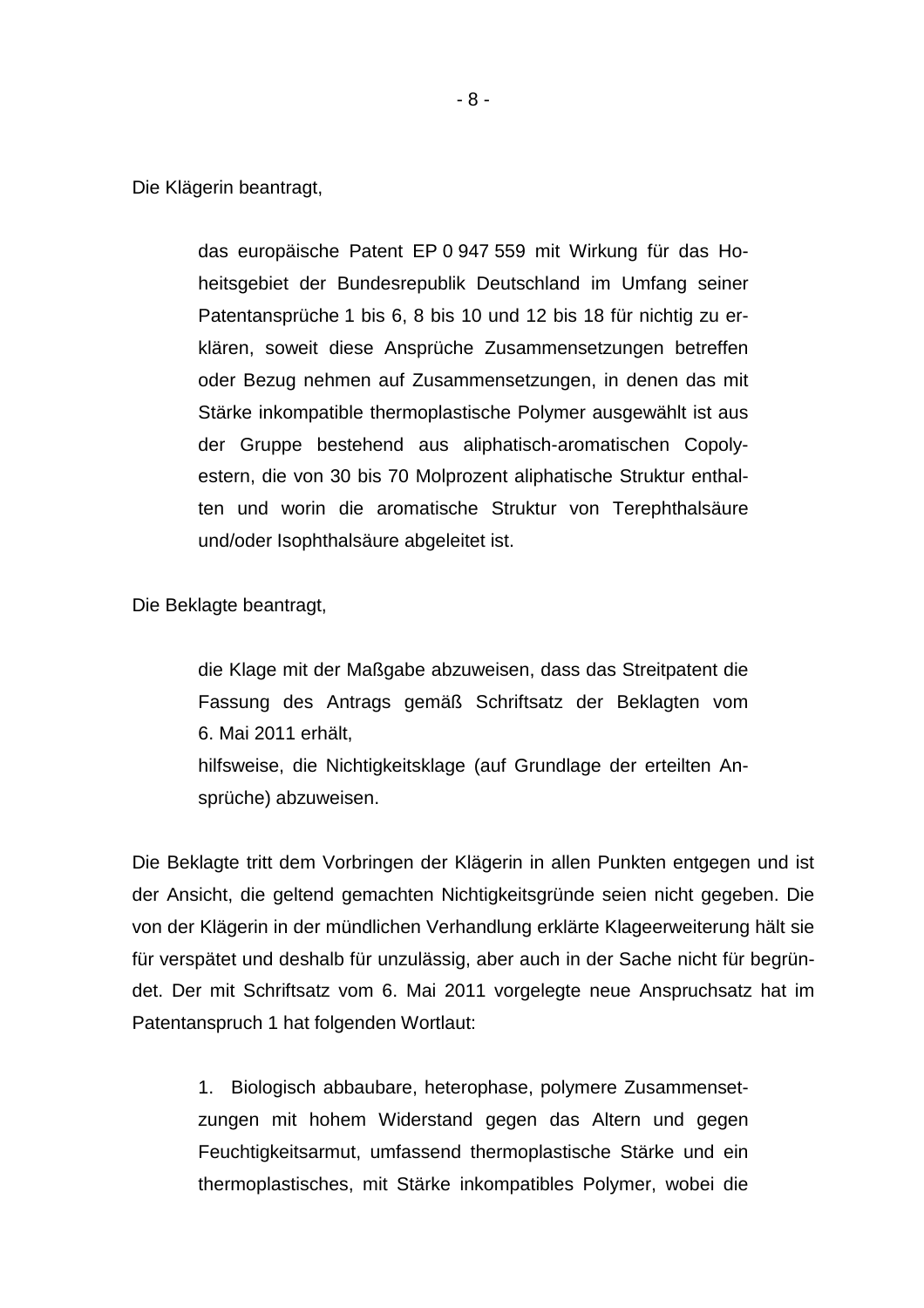Stärke die disperse Phase und das thermoplastische Polymer die kontinuierliche Phase konstituiert, wobei das mit Stärke inkompatible thermoplastische Polymer ausgewählt ist aus der Gruppe bestehend aus aliphatisch-aromatischen Copolyestern, die von 30 bis 70 Molprozent aliphatische Struktur enthalten und worin die aromatische Struktur von Terephthalsäure und/oder Isophthalsäure abgeleitet ist, Polyesteramiden, die für 30 bis 70 Gewichtsprozent von einem aliphatischen Amid abgeleitet sind, Polyester-Ether, Polyester-Ether-Amide, Polyester-Urethane und Polyester-Harnstoffe, wobei der Gehalt der Einheiten mit aliphatischer Struktur von 30 bis 70 Molprozent reicht, wobei die Zusammensetzungen durch Extrusion unter Bedingungen gewonnen werden, bei denen der Wassergehalt während des Mischens der Komponenten von 1 bis 5 Gewichtsprozent gehalten wird (Messung des Gehalts beim Austritt aus dem Extruder vor jeglicher Konditionierung), und wobei die Stärke in der Copolyestermatrix in Form von Partikeln mit einer durchschnittlichen Dimension von weniger als 0,5 µm dispergiert ist, und mehr als 70 % der Stärkepartikel Dimensionen von weniger als 0,5 µm aufweisen.

Zur Stützung ihres Vorbringens verweist die Beklagte auf folgende Dokumente:

- NB1 Internetauszug von 2007: "European Inventor of the Year 2007" (http://www.epo.org/about-us/events/archive/2007/patent-forum/inventor2007.html
- NB2 Pysical-Chemistry Laboratory, Novamont S.p.A. vom 8. März 2011, "Effect of water content during mixing in heterophase compositions comprising thermoplastic starch and a thermoplastic polymer incompatible with starch Part I"
- NB2' Streitwertbeschluss zu 3 Ni 27/10 (EU)
- NB3 Pysical-Chemistry Laboratory, Novamont S.p.A. vom 8. März 2011, "Effect of water content during mixing in hetero-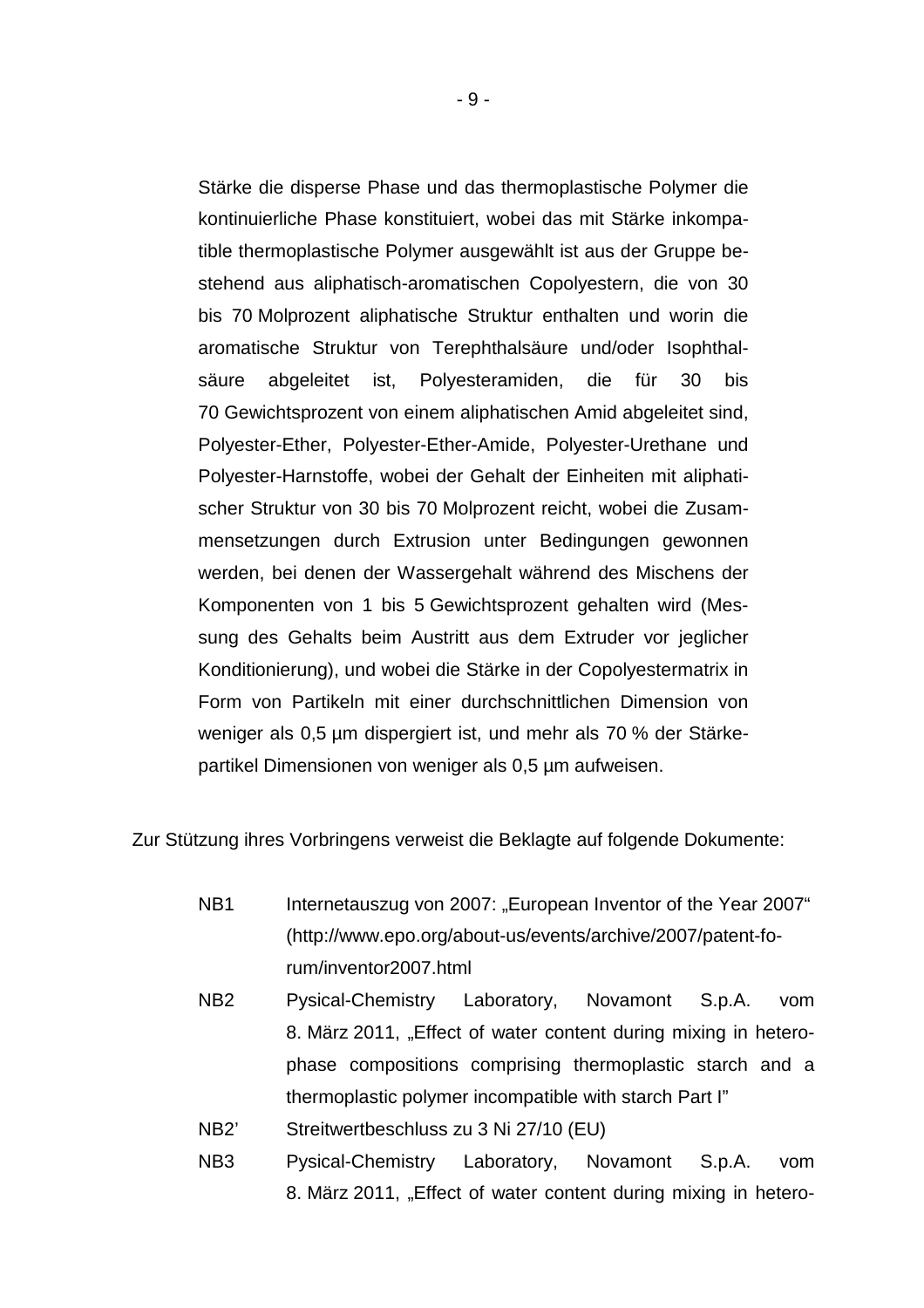phase, compositions comprising thermoplastic starch and a thermoplastic polymer incompatible with starch: Part II"

- NB4 Pysical-Chemistry Laboratory, Novamont S.p.A. vom 3. Mai 2011, "Ex. 3 WO 96/31561 reproduction: Part I film blowing and tear resistance"
- NB5 Pysical-Chemistry Laboratory, Novamont S.p.A. vom 3. Mai 2011, "Effect of phase mediator in heterophase compositions comprising starch and a thermoplastic polymer incompatible with starch at water content during mixing above and below 1%"
- NB6 Pysical-Chemistry Laboratory, Novamont S.p.A. vom 3. Mai 2011, "Effect of water content during mixing in heterophase compositions comprising thermoplastic starch and a thermoplastic polymer incompatible with starch Part I"
- NB7 Pysical-Chemistry Laboratory, Novamont S.p.A. vom 3. Mai 2011, "Ex 1B and 2B of EP 0 947 559 B1 reproduction"

## **Entscheidungsgründe**

Die Klage, mit der die Nichtigkeitsgründe der mangelnden Patentfähigkeit und der mangelnden Ausführbarkeit geltend gemacht werden (Art. 138 Abs. 1 lit. a und b i. V. m. Art. 54, 56, 83 EPÜ i. V. m. Art. II § 6 Abs. 1 Nr. 1 und 2 IntPatÜG) ist zulässig.

Die Klage ist auch begründet. Ob der von der Klägerin in der mündlichen Verhandlung erstmals vorgebrachte Nichtigkeitsgrund der mangelnden Ausführbarkeit vorliegt oder ob diese Klageerweiterung - wie von der Beklagten geltend gemacht - als verspätet zurückzuweisen ist, kann dabei als nicht entscheidungserheblich dahingestellt bleiben, da das Streitpatent bereits deshalb in dem angegriffenen Umfang für nichtig zu erklären ist, weil es nicht auf einer erfinderischen Tätigkeit beruht.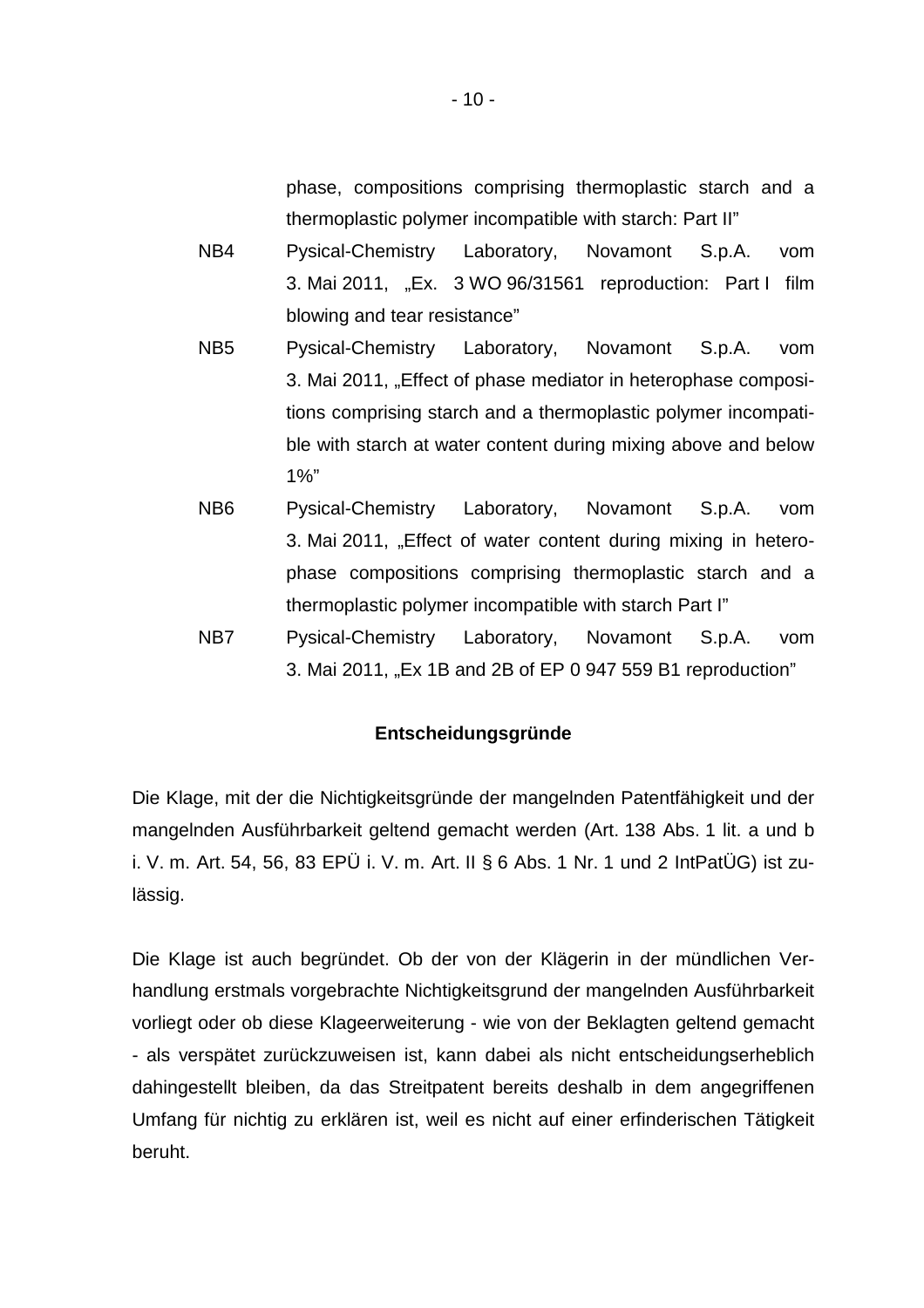1. Das Streitpatent betrifft biologisch abbaubare polymere Zusammensetzungen mit hohem Widerstand gegen Alterung und gegen geringe Feuchtigkeit, umfassend thermoplastische Stärke und ein mit Stärke inkompatibles thermoplastisches Polymer. In diesen Zusammensetzungen konstituiert die Stärke die disperse Phase und das thermoplastische Polymer konstituiert die kontinuierliche Phase (K1a Abs. [0001]).

Zum Stand der Technik ist in der Streitpatentschrift ausgeführt, dass es bekannt sei, dass die mechanischen Eigenschaften, insbesondere die Reißfestigkeit von Produkten (Filmen), die aus Zusammensetzungen hergestellt seien, welche thermoplastische Stärke und ein mit Stärke inkompatibles thermoplastisches Polymer enthielten, bei denen die Stärke die disperse Phase konstituiere, beträchtliche Verschlechterungen erführen, weil die Stärke Wasser abgebe oder absorbiere, bis sie mit der Umgebungsfeuchtigkeit im Ausgleich sei (K1a Abs. [0003]). Unter Bedingungen relativ niedriger Feuchtigkeit, beispielsweise bei 20 % Feuchtigkeit, zeige das Material die Tendenz, fragil zu werden, weil die disperse Phase wegen Wasserverlusts ungenügend plastifiziert werde, wodurch die Transformationstemperatur über die Umgebungstemperatur steige (K1a Abs. [0004]). Wenn unter diesen Umständen die Stärkepartikel, welche die disperse Phase ausmachten, belastet seien, könnten sich diese nicht verformen und die Belastung aufnehmen, sondern blieben starr, wodurch das Zerreißen ausgelöst würde (K1a Abs. [0005]).

2. Vor diesem Hintergrund liegt dem Streitpatent das Problem zugrunde, biologisch abbaubare polymere Zusammensetzungen zu schaffen, die unter Bedingungen niedriger Feuchtigkeit gute mechanische Eigenschaften, insbesondere eine hohe Reißfestigkeit bewahren (K1a Abs. [0002], [0015] dort Z. 5, [0116].

3. Gelöst werden soll dieses Problem gemäß Anspruch 1 in der verteidigten Fassung nach Hauptantrag (Merkmale 1 bis 3.3) bzw nach Hilfsantrag (Merkmale 1 bis 3.2) durch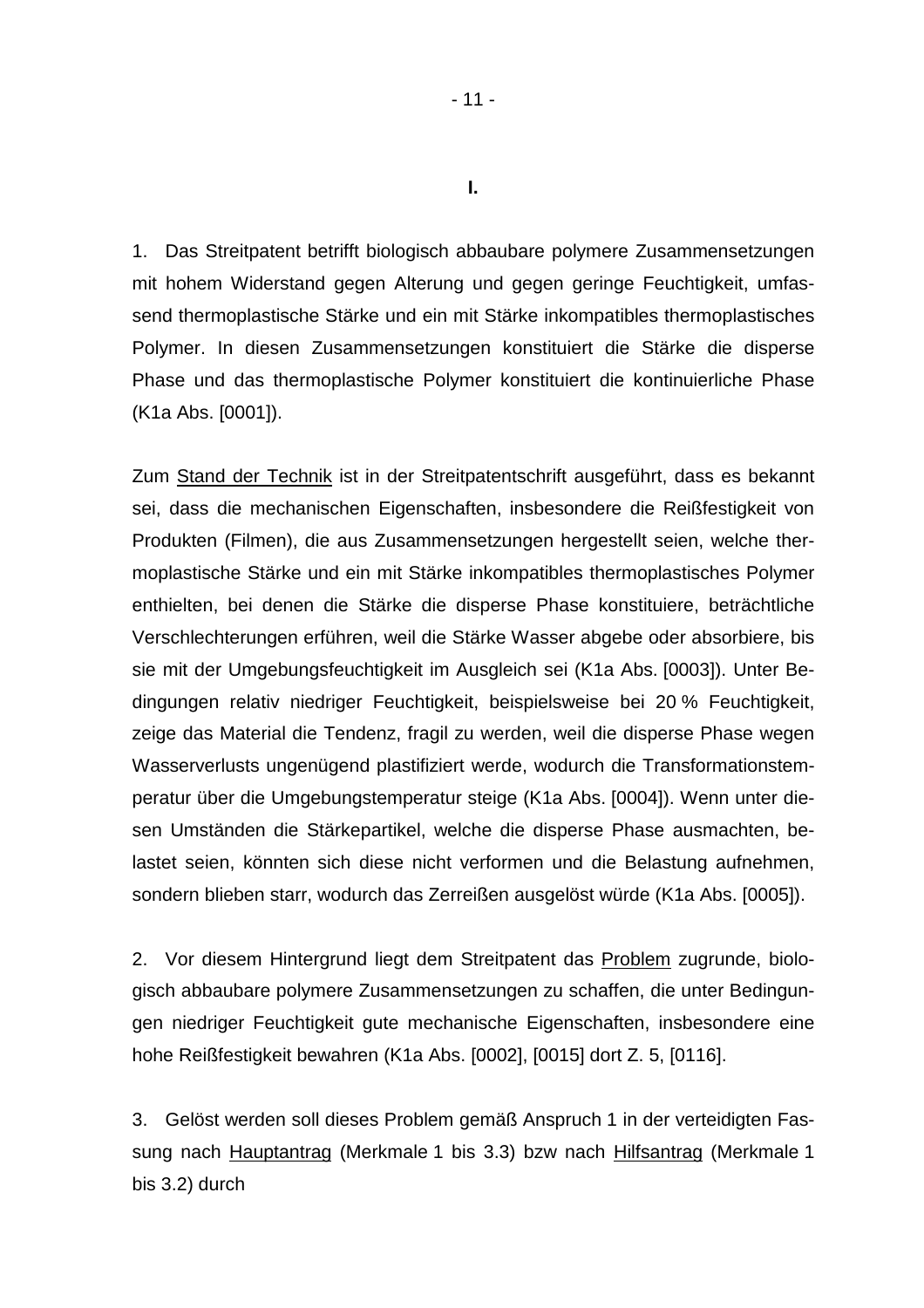- 1) eine polymere Zusammensetzungen
- 1.1) umfassend thermoplastische Stärke und ein thermoplastisches, mit Stärke inkompatibles Polymer,
- 1.2) wobei das mit Stärke inkompatible thermoplastische Polymer ausgewählt ist aus der Gruppe bestehend aus aliphatisch-aromatischen Copolyestern, die von 30 bis 70 Molprozent aliphatische Struktur enthalten und worin die aromatische Struktur von Terephthalsäure und/oder Isophthalsäure abgeleitet ist, Polyesteramiden, die für 30- 70 Gewichtsprozentprozent von einem aliphatischen Amid abgeleitet sind, Polyester-Ether, Polyester-Ether-Amide, Polyester-Urethane und Polyester-Harnstoffe, wobei der Gehalt der Einheiten mit aliphatischer Struktur von 30 bis 70 Molprozent reicht,
- 2) wobei die Zusammensetzungen durch Extrusion unter Bedingungen gewonnen werden, bei denen der Wassergehalt während des Mischens der Komponenten von 1 bis 5 Gewichtsprozent gehalten wird (Messung des Gehalts beim Austritt aus dem Extruder vor jeglicher Konditionierung);
- 3) die polymere Zusammensetzung ist heterophas, wobei die Stärke die disperse Phase und das thermoplastische Polymer die kontinuierliche Phase konstituiert,
- 3.1) die polymere Zusammensetzung soll biologisch abbaubar sein und
- 3.2) einen hohem Widerstand gegen das Altern und gegen Bedingungen mit geringer Feuchtigkeit aufweisen und
- 3.3) wobei die Stärke in der Copolyestermatrix in Form von Partikeln mit einer durchschnittlichen Dimension von weniger als 0,5 µm dispergiert ist, und mehr als 70 % der Stärkepartikel Dimensionen von weniger als 0,5 µm aufweisen.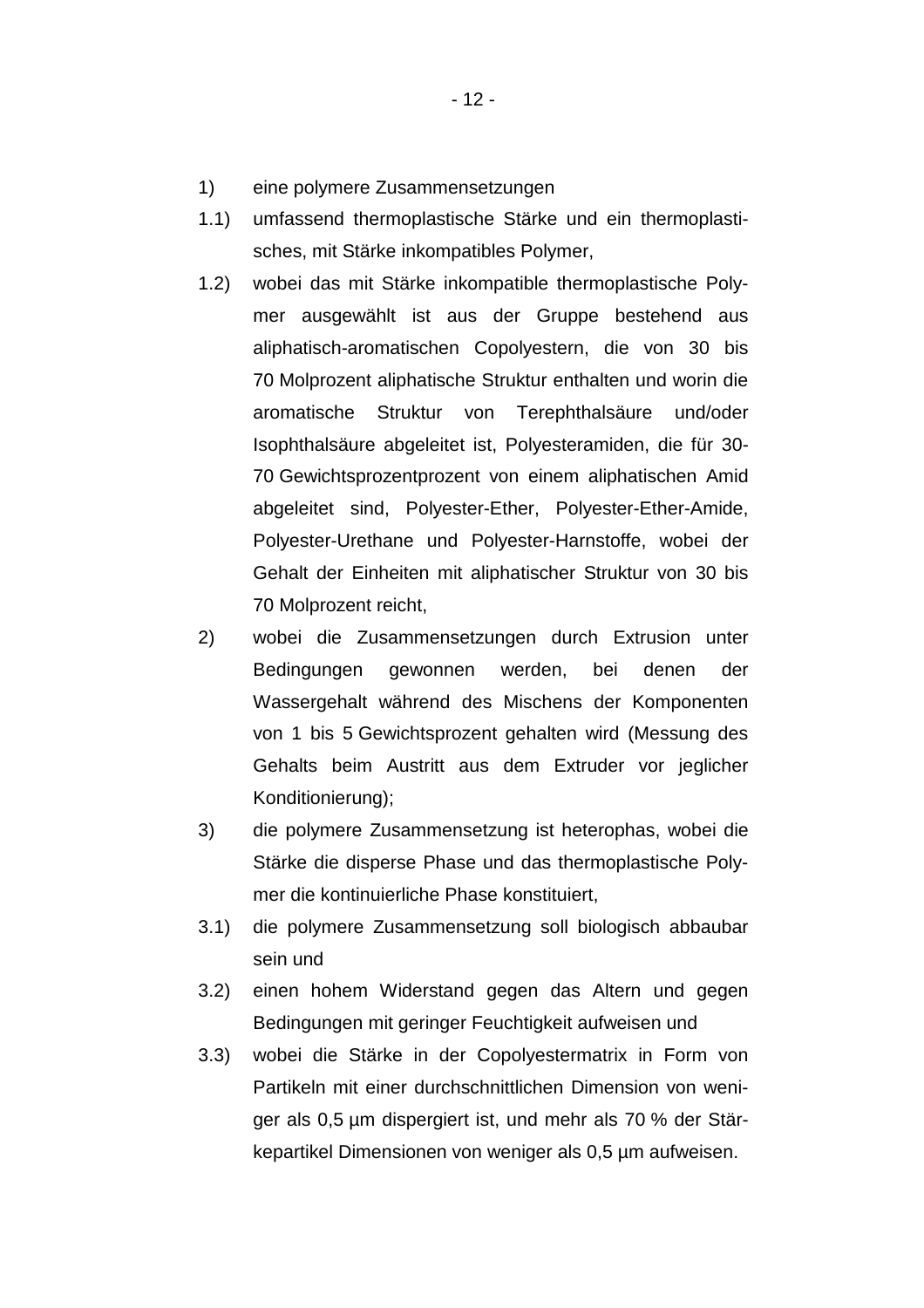4. Als Fachmann ist ein Diplom-Chemiker der Fachrichtung makromolekulare Chemie bzw. Polymerchemie anzunehmen, der mit der Entwicklung von umweltverträglichen polymeren Zusammensetzungen betraut ist, die zum Einen gut biologisch abbaubar sind und zum Andern eine hohe mechanische Festigkeit mit geringer Neigung zur Alterung aufweisen. Dieser Fachmann hat sich durch langjährige Praxis tiefgreifende Kenntnisse auf dem Gebiet der Herstellung solcher Materialien erworben.

**II.**

Der Gegenstand der Patentansprüche 1 bis 6, 8 bis 10 und 12 bis 18 in der Fassung gemäß Hilfsantrag, der über den Hauptantrag hinausgeht, sowie in der Fassung gemäß Hauptantrag, unter Berücksichtigung der erforderlichen Umnummerierung und soweit jeweils angegriffen, erweist sich als nicht patentfähig, da er gegenüber dem Stand der Technik nicht auf einer erfinderischen Tätigkeit beruht.

1. Der Gegenstand des Streitpatents in der Fassung der erteilen Patentansprüche (Hilfsantrag) sowie der Fassung des Hauptantrags geht nicht über den Inhalt der ursprünglichen Unterlagen (vgl. WO 98/20073 A2 Anspruch 1 i. V. m. Ansprüchen 28, 29, 34 und S. 23 Abs. 1 sowie Ansprüche 28 bis 34, 36, 37 i. V. m. S. 25 Abs. 4, und Ansprüche 39 bis 43) hinaus, letztere Fassung (Hauptantrag) auch nicht über den Inhalt der erteilten Ansprüche (Ansprüche 1 bis 16 des Hauptantrags lassen sich herleiten aus den Ansprüchen 1, 13 und 14 sowie 2 bis 12 und 13 bis 16 des Hilfsantrags, jetzt mit anderer Nummerierung), so dass hinsichtlich der Offenbarung keine Bedenken bestehen.

2. Eine polymere Zusammensetzung mit den Merkmalen 1 bis 3.2 gemäß Anspruch 1 des Hilfsantrags bzw. den Merkmalen 1 bis 3.3 des Hauptantrags ergibt sich für den Fachmann in naheliegender Weise aus der Lehre der vorveröffentlichten WO 96/31561 A1 (K5) bzw. der Druckschrift: U. Seeliger "Biologisch abbaubar", PLASTVERARBEITER, 47. Jg, 1996, Nr. 1 (Januar 1996), S. 62-67 (**K6**)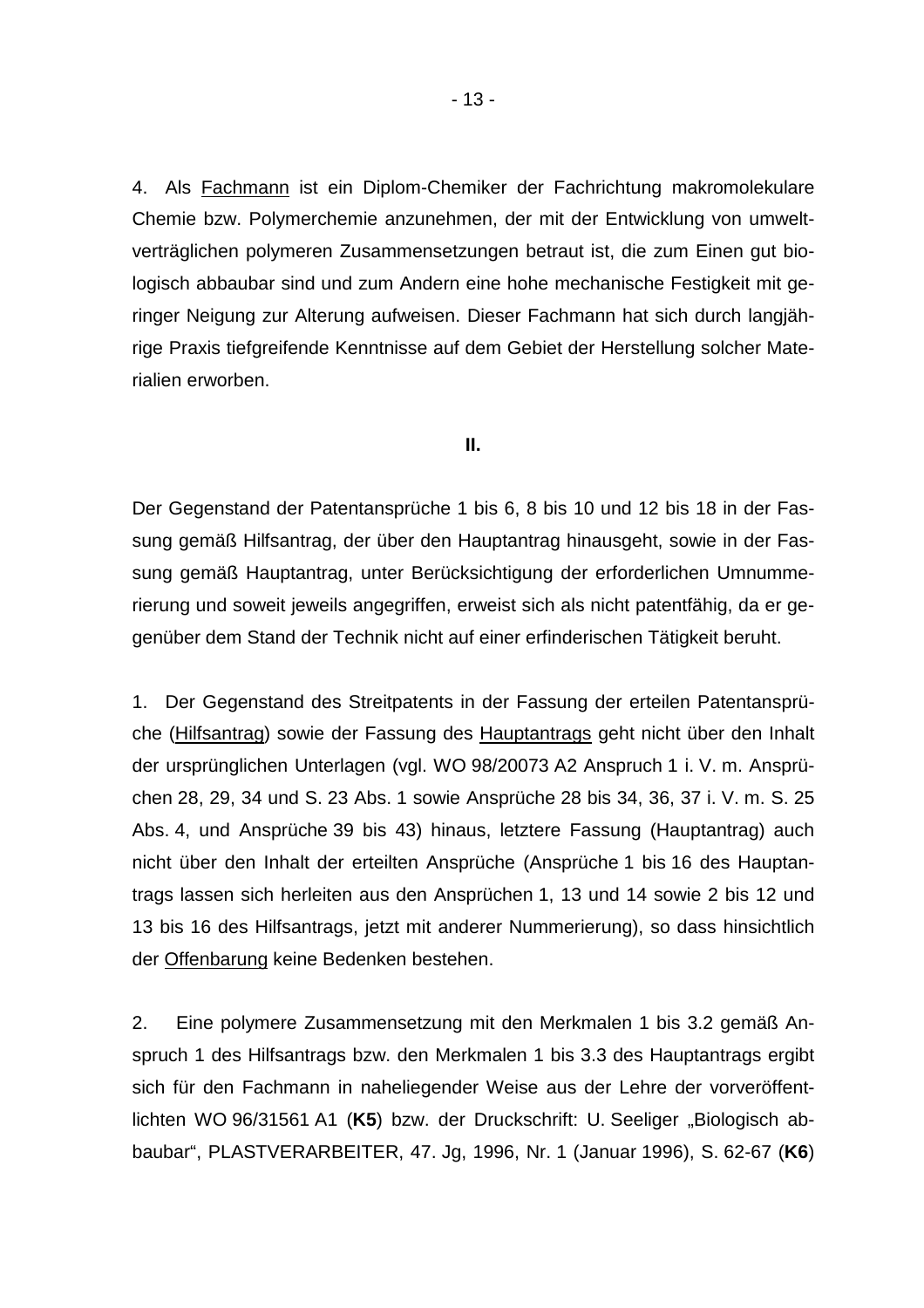i. V. m. der WO 92/19680 A1 (**K10**), so dass dieser Anspruch mangels erfinderischer Tätigkeit keinen Bestand hat.

2.a) Der Fachmann hatte Anlass diese Druckschriften dahingehend zu prüfen, ob sie ihm Hinweise geben könnten, die gestellte Aufgabe zu lösen (BGH GRUR 2009, 1039 - Fischbissanzeiger). Die **K5** betrifft biologisch abbaubare Polymermischungen. Diese sollen dahingehend verbessert werden, dass sie sowohl biologisch einwandfrei abbaubar sind und zusätzlich gute mechanische und thermische Eigenschaften aufweisen, damit ein Einsatz als technischer Kunststoff bzw. als Massekunststoff in Frage kommt. Eine weitere Voraussetzung für die Eignung als Massekunststoff wird auch darin gesehen, dass der Preis für die aufgabengemäß vorgeschlagene Polymermischung eine akzeptable Größe aufweist (K5 S. 1 bis S. 2 Abs. 2). Die **K6** befasst sich mit der Möglichkeit der gezielten Herstellung von biologisch abbaubaren Stärke - Copolyester - Blends, um zufriedenstellende und ausreichende Gebrauchseigenschaften, niedrige Herstellungskosten und biologische Abbaubarkeit zu ermöglichen (K6 "Biologisch abbaubare Copolyester"). Die **K10** betrifft ebenfalls biologisch abbaubare polymere Zusammensetzungen, basierend auf Stärke und thermoplastischen Polymeren, (K10 S. 1 Abs. 1). Diese polymeren Zusammensetzungen sollen eine hohe biologische Abbaubarkeit gewährleisten und u. a. verbesserte mechanische Eigenschaften aufweisen (K10 S. 2 Abs. 1).

2.b) In der **K6** ist ausgeführt, dass durch eine gezielte Auswahl der Monomere und einen maßgeschneiderten Aufbau der Polymerstruktur der biologisch abbaubaren Polymere ein Kompromiss gefunden werden kann, der gleichzeitig ausreichende Gebrauchseigenschaften, niedrige Herstellkosten und biologische Abbaubarkeit ermöglicht. Im Einzelnen entnimmt der Fachmann der **K6** die Lehre, dass polymere Zusammensetzungen (Merkmal 1) aus Blends von thermoplastischer Stärke mit Copolyestern aus aliphatischen Diolen und aliphatischen und aromatischen Dicarbonsäuren (Merkmal 1.1) (K6 S. 62 "Biologisch abbaubare Copolyester") durch Extrusion online hergestellt werden können. Aus dem schematischen Bild 3 ist auch ersichtlich, dass während der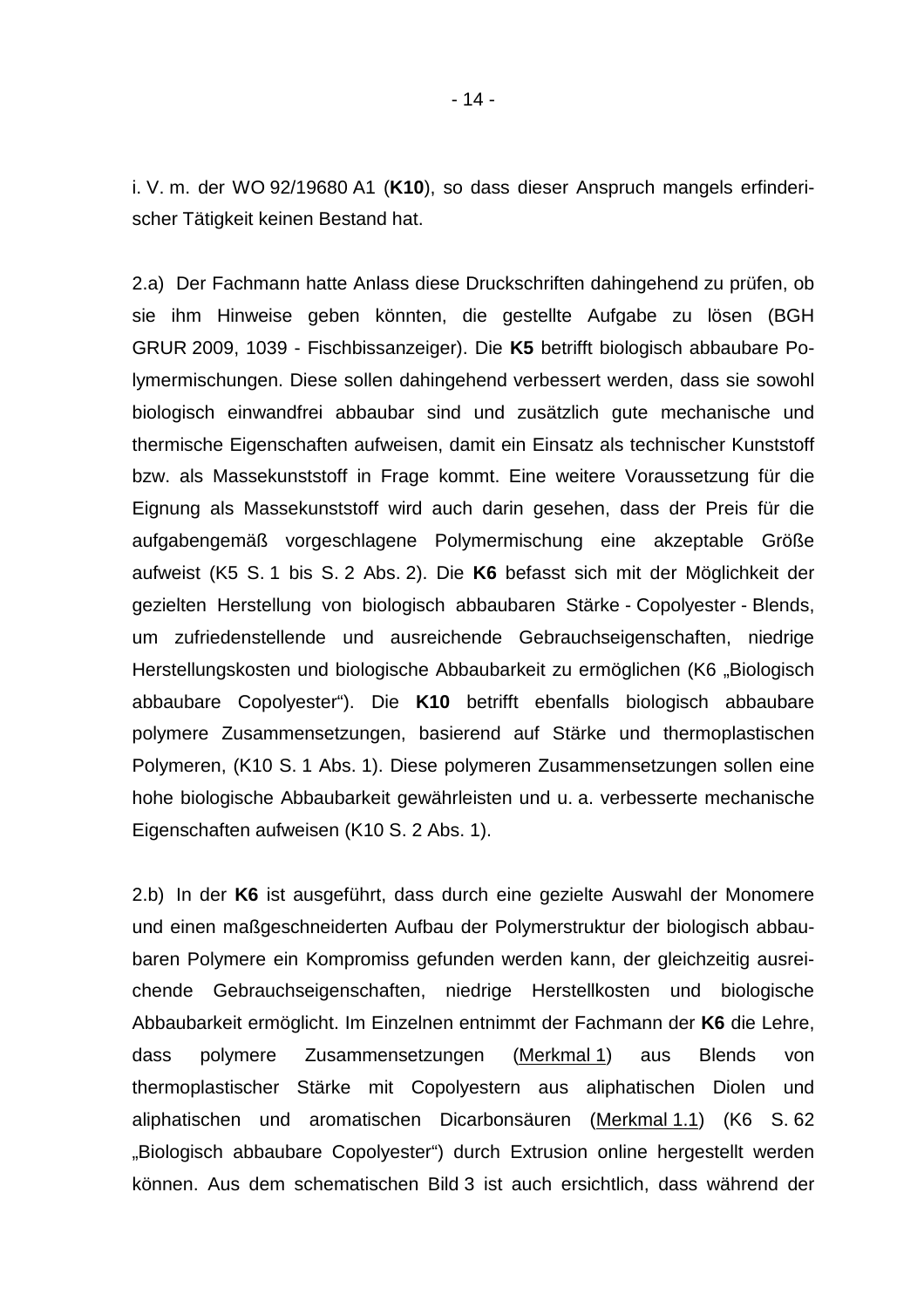Extrusion entgast werden kann. Die resultierenden polymeren Zusammensetzungen sind zum Einen biologisch abbaubar (Merkmal 3.1) (K6 S. 67 li. Sp. Abs. 2 u. 3) und weisen zum Andern gute mechanische Eigenschaften (Merkmal 3.2) wie hohe Reißfestigkeit und -dehnung auf (K6 S. 67 li. Sp. Abs. 4 u. Tabelle 1). In einer weiteren Eigenschaft sind sie heterophas, wobei die Stärke die disperse Phase und das thermoplastische Polymer die kontinuierliche Phase bildet (Merkmal 3) (K6 S. 67 li. Sp. Abs. 3 u. Bild 3). Zum Aufbau der biologisch abbaubaren Copolyester schlägt die **K6** Adipinsäure, Dimethylterephthalat/Terephthalsäure und 1,4-Butandiol vor. Beispielsweise stellen Adipinsäure, Dimethylterephthalat und 1,4-Butandiol preiswerte Monomere in bestehenden Technologien dar. Insbesondere sind statistische Copolyester aus 60 mol% ADS (Adipinsäure)/ 40 mol% Terephthalsäure und 1,4 Butandiol in Kompost vollständig abbaubar (Merkmale 1.2 u 3.1) (K6 Bild 2). Damit wurde der Fachmann bereits im Hinblick auf die **K6** in die Lage versetzt, statistische Copolyester aus 60 mol% ADS (Adipinsäure)/ 40 mol% Terephthalsäure und 1,4 Butandiol in die Hand zu bekommen und in Mischungen mit thermoplastischer Stärke entsprechend der Merkmale 1, 1.1, 1.2, 3, 3.1, 3.2 einzusetzen.

Der Einwand der Beklagten, dass die in **K6** beschriebenen Copolyester aus aliphatischen Diolen sowie aliphatischen und aromatischen Dicarbonsäuren nur das Grundgerüst der Copolyester bildeten, die dann zusätzlich (z. B. durch Einbau hydrophiler Gruppen) modifiziert werden, wodurch neue Copolyester geschaffen werden, die nicht zwingenderweise die Merkmale 1.1 und 1.2. beträfen, greift vorliegend nicht. Zum Einen kann auch die polymere Zusammensetzung des Streitpatents durch Einbau zusätzlicher, z. B. hydrophiler Komponenten (K1a Abs. [0118] i. V. m. [0015] u [0021]); variiert werden, zum Andern zeigen die Ausführungen der **K6** zur Herstellung der Blends und zu deren Eigenschaften eindeutig, dass die so hergestellten Copolyester als kontinuierliche Phase vorliegen, während die thermoplastische Stärke fein dispers (inkompatibel) eingelagert ist (K6 S: 67 li. Sp. Abs. 3 u. Bild 3).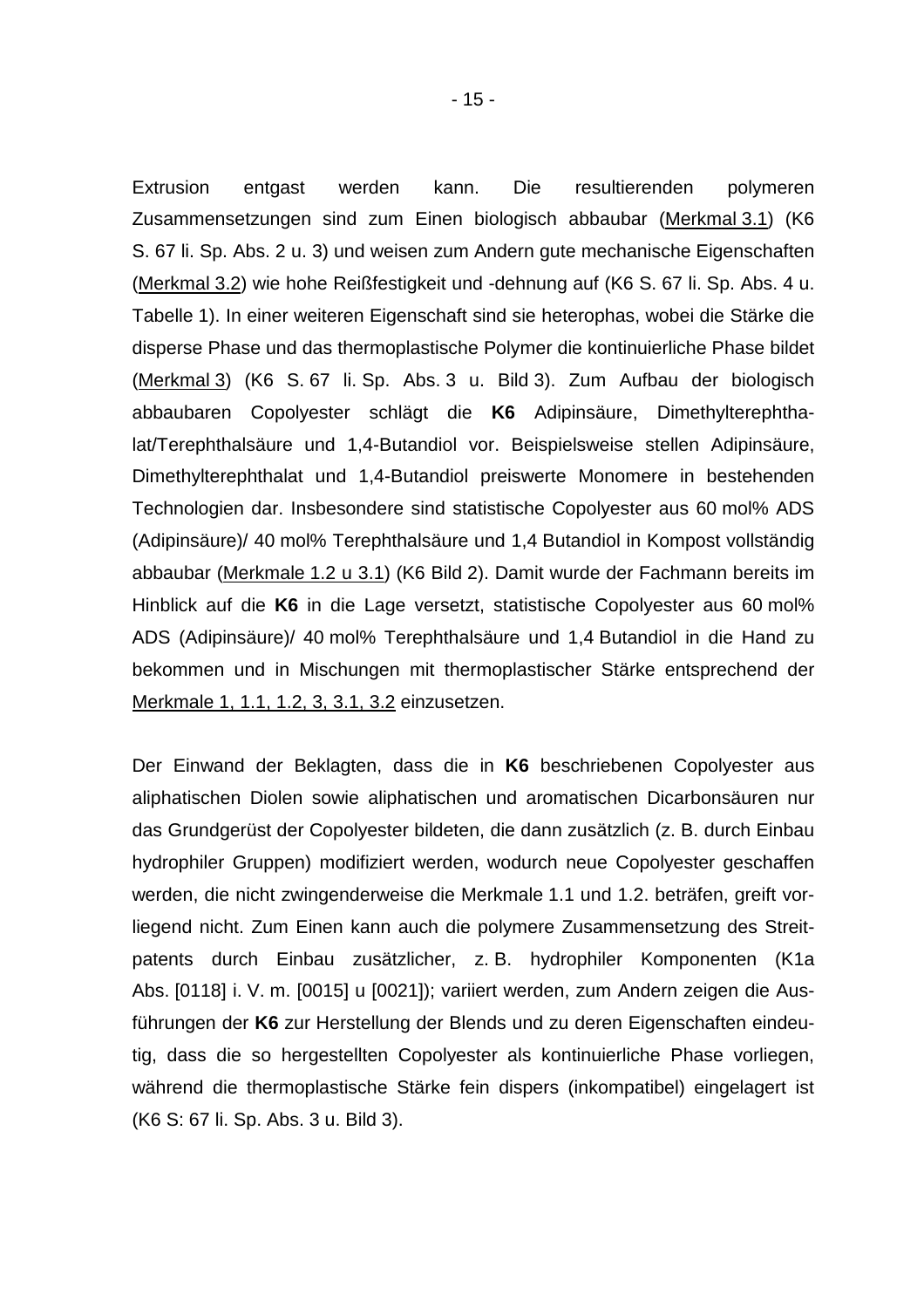Aus **K6** geht nicht hervor, dass der Wassergehalt gemäß Merkmal 2 während des Mischens der Komponenten im Bereich von 1 bis 5 Gewichtsprozent gehalten wird (Messung des Gehalts beim Austritt aus dem Extruder vor jegliche Konditionierung) (Merkmal 2). Bei nativer Stärke mit einem üblichen Wassergehalt von 1 bis 16 Gew.-% (K1a Abs. [0134]) und unter der Annahme, dass bis 95 Gew.-% Stärke in der Mischung eingesetzt werden (K5 S. 7 Abs. 2 Z. 4 u. K1a Anspruch 8), resultiert ohne weitere Entgasung ein Wassergehalt in der Gesamtmischung von etwa 0,95 bis 15,2 Gew.-%. Der Fachmann wird diesen Wassergehalt, z. B. durch Entgasen während der Extrusion, in einem Bereich festlegen, in dem die polymere Zusammensetzung eine gute biologische Abbaubarkeit zusammen mit besten mechanischen und physikalischen Eigenschaften aufweist.

2.c) Hinweise auf einen erstrebenswerten Wassergehalt von unter 5 Gew.-% in der Gesamtmischung hatte der Fachmann aus der WO 92/19680 A1 (**K10**), die ebenfalls biologisch abbaubare polymere Zusammensetzungen (Merkmale 1 und 3.1), basierend auf Stärke und thermoplastischen Polymeren, betrifft (K10 S. 1 Abs. 1). Das thermoplastische Polymer kann neben aliphatischen Hydroxysäuren auch Monomere aus Phthalsäure umfassen (Merkmal 1.1) (K10 S. 2 c) u. S. 3 Zn. 19 bis 20) - entsprechend Ansprüchen 1 und 4 des Streitpatents (**K1a**). Die Herstellung gemäß **K10** erfolgt durch Mischen der Komponenten in einem Extruder bei Temperaturen zwischen 100 und 220°C, wobei der Wassergehalt durch Entgasen während der Extrudierung auf 1,5 bis 5 Gew.-% (vor der Konditionierung) eingestellt wird (Merkmal 2) (K10 S. 21 Abs. 3 u. 4). Die Extrusionsbedingungen wie Temperatur und Scherkräfte sollen gemäß K10 so ausgewählt sein, dass eine Kompatibilisierung zwischen Polymer und Stärke gewährleisten ist (K10 S. 21 Abs. 5). Dies entspricht dem Vorgehen gemäß Streitpatent, wo ebenfalls gefordert wird, dass die Extrusionsbedingungen (Temperatur, zwischen 100 und 220°C, und Scherkräfte) so auszuwählen sind, dass eine gute Kompatibilisierung zwischen Stärke und dem inkompatiblen Copolyester erreicht wird (Merkmal 3) (K1a Abs. [0133] bis [0135]).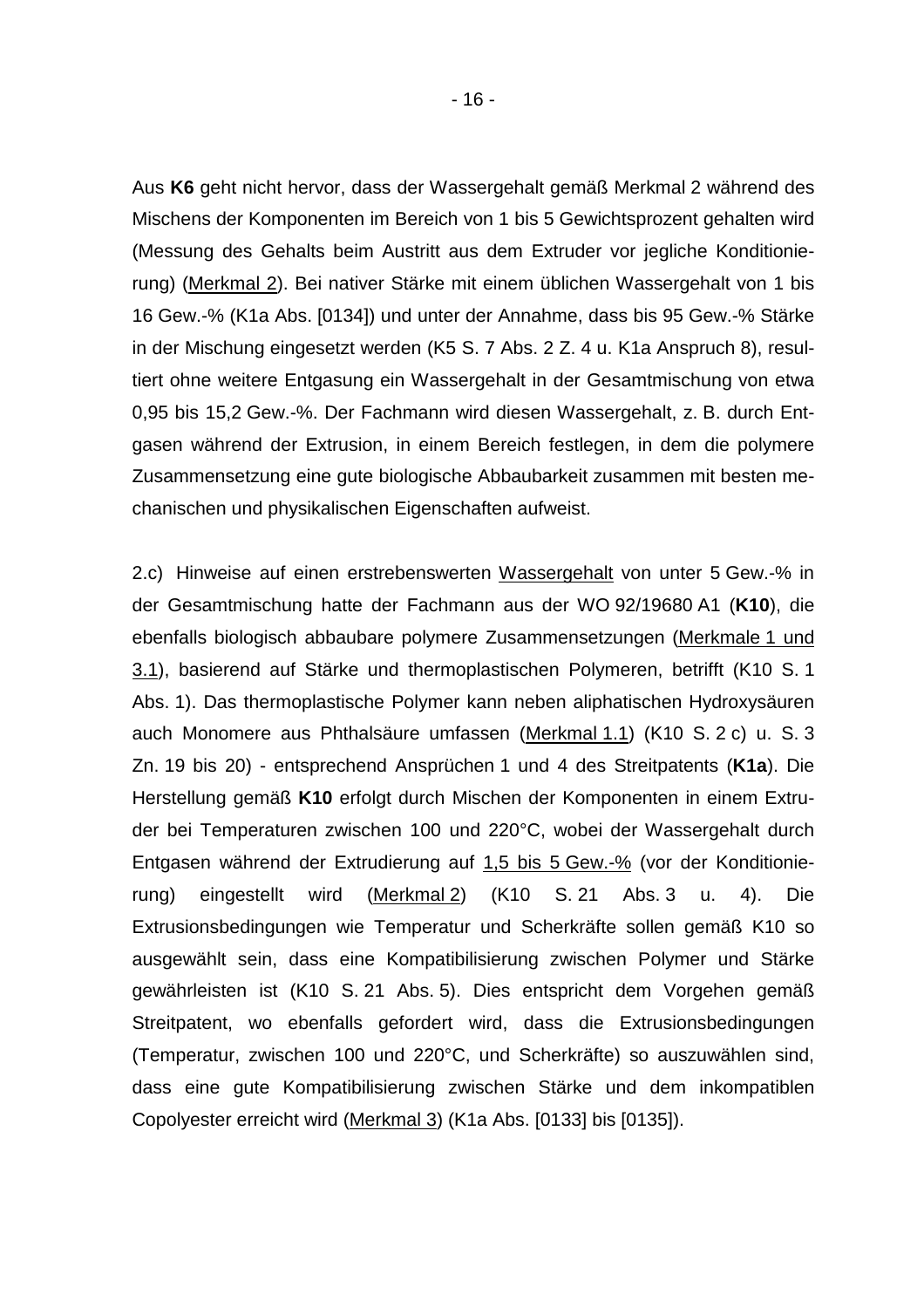2.d) Zusätzliche Hinweise auf die in Frage kommenden konkreten Copolyester (Merkmal 1.2) hatte der Fachmann auch aus der **K5**. So ist in **K5** bei vergleichbarer Aufgabenstellung beschrieben, dass aromatische Polyester ausgezeichnete Materialeigenschaften besitzen, jedoch ihre biologische Abbaubarkeit eher mäßig ist. Dagegen weisen unter anderem Polyester-Copolymere basierend auf aromatischen und aliphatischen Dicarbonsäuren sowohl hervorragende Materialeigenschaften wie auch eine schnelle biologische Abbaubarkeit auf, weshalb sie sich besonders gut für die Verwendung in Polymermischungen mit thermoplastischer Stärke eignen (Merkmale 3.1 und 3.2). Die in der Polymermischung mit thermoplastischer Stärke vorgeschlagenen, zu verwendenden Polyester-Copolymere sind nebst den üblich verwendeten Polyolen auf aromatischen und aliphatischen Dicarbonsäuren aufgebaut, und weisen die nachfolgende allgemeine Struktur auf:



(K5 S. 3 Z. 3 v. u. bis S. 4 Mitte).

Gemäß **K5** stellen statistische Copolyester aus aliphatischen und aromatischen Dicarbonsäuren mit einem Anteil, beispielsweise von ca. 35 - 55 mol% an aromatischer Säure, wie beispielsweise Terephthalsäure (Merkmal 1.2), einen optimalen Kompromiss zwischen biologischer Abbaubarkeit und Materialeigenschaften dar, womit sie besonders gut in Mischungen mit thermoplastischer Stärke geeignet sind. Die biologische Abbaubarkeit derartiger statistischer Copolyester liegt innerhalb 8 bis 12 Wochen in Kompost und Erde (K5 S. 4 Abs. 4 bis S. 5 Abs. 1). Damit hatte der Fachmann auch im Hinblick auf **K5** Veranlassung, aliphatisch-aromatische Copolyester gemäß Merkmal 1.2 einzusetzen.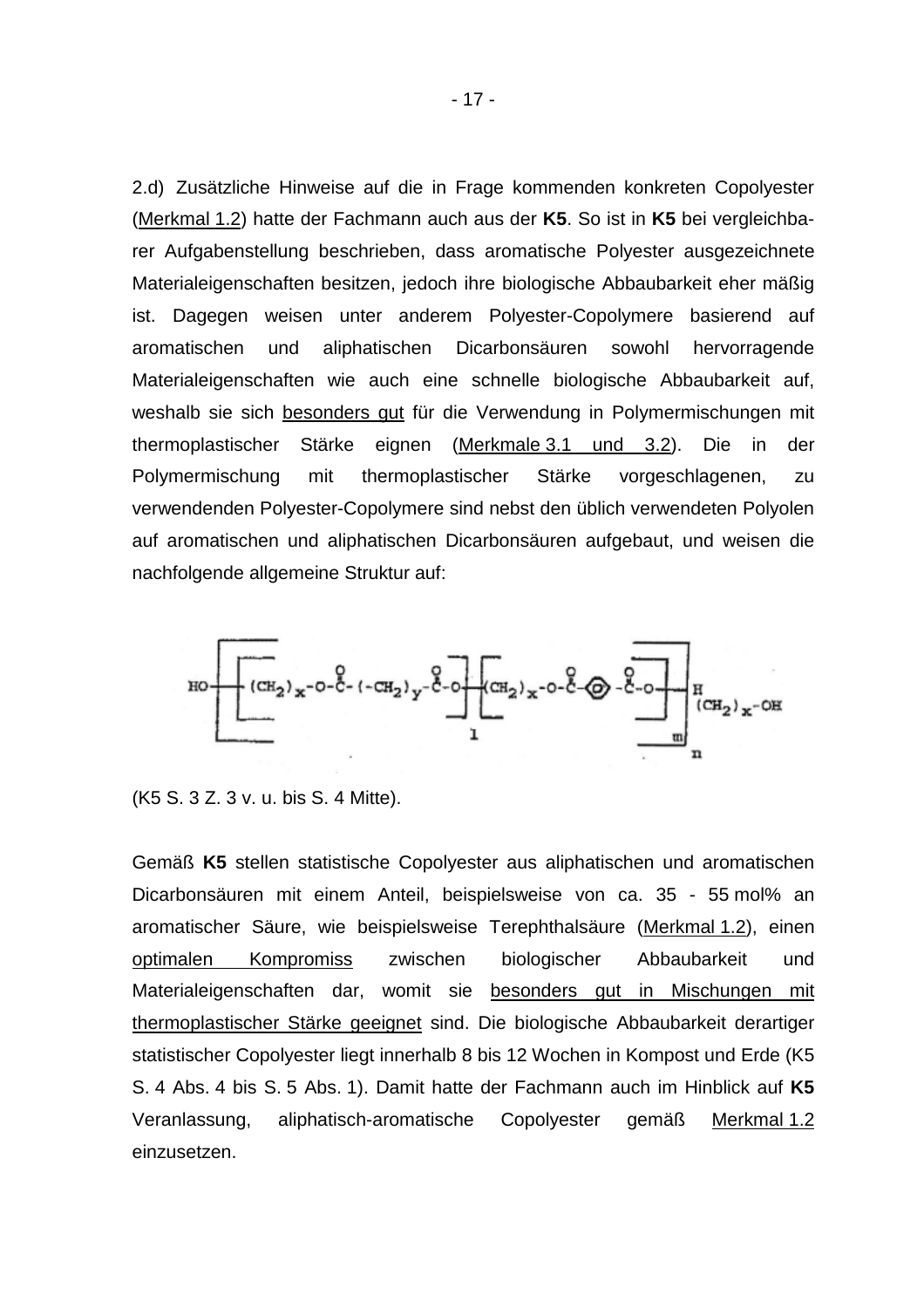Was den Vortrag der Beklagten bezüglich der Verwendung eines Blockcopolymeren als Phasenvermittler in der **K5** anbelangt, so ist festzustellen, dass diese Maßnahme zum Einen nicht zwingend ist (K5 S. 7 Abs. 1) und zum Andern auch im Streitpatent die Möglichkeit besteht, Block-Copolymere zu verwenden (K1a Abs. [0120]).

In **K5** werden die bekannten Extrusionsbedingungen zur Herstellung der Zusammensetzung eingestellt (K5 S. 11 Abs. 2). Das Mischen erfolgt in der Schmelze in einem Temperaturbereich zwischen 120 - 260°C. Die Mischtemperatur ist so zu wählen, dass keine Schädigung des verwendeten Copolyester erfolgen kann. Das Mischen der thermoplastischen Stärke mit dem oder den Polyesterkomponenten, zusammen gegebenenfalls mit weiteren Additiven und Komponenten, kann in einem Extruder oder Kneter, welcher eine Entgasungseinrichtung für das kontinuierliche Abziehen von Feuchte aufweist, erfolgen, um die gewünschte Wasserfreiheit zu erlangen.

Diese Verfahrensweise nach **K5** entspricht, bis auf den resultierenden Wassergehalt, dem im Streitpatent vorgeschlagenen Vorgehen bei der Mischung der Komponenten, wo ausgeführt ist (K1a Abs. [0133] bis [0135]), dass die Extrusionsbedingungen (Temperatur, die zwischen 100 und 220°C liegen kann, und Scherkräfte) so ausgewählt sein sollen, dass eine gute Kompatibilisierung zwischen Stärke und dem inkompatiblen Copolyester erreicht wird. Das Mischen erfolgt gemäß Streitpatent in einem Extruder, wobei der Wassergehalt während der Mischstufe durch Entgasung auf Werten von 1 bis 5 Gew.-% gehalten wird. In **K5** soll der Wassergehalt beim Verlassen des Extruders auf < 1 Gew.-% gehalten werden (K5 S. 9 Abs. 2 u. Anspruch 18). Anschließend wird dann die trockene Schmelze in einem Wasserbad gekühlt, damit sie 2 bis ca. 6 Gew.-% an Wasser bezogen auf das Gesamtgewicht aufnimmt (K5 S. 11 Abs. 2). Damit hatte der Fachmann neben **K10** auch hier den Hinweis darauf, dass ein Gesamtwassergehalt in der fertigen Mischung bis 5 Gew.-% erstrebenswert ist. Davon ausgehend lag das Herstellen einer betreffenden Zusammensetzung durch Extrusion unter Bedingungen, bei denen der Wassergehalt während des Mischens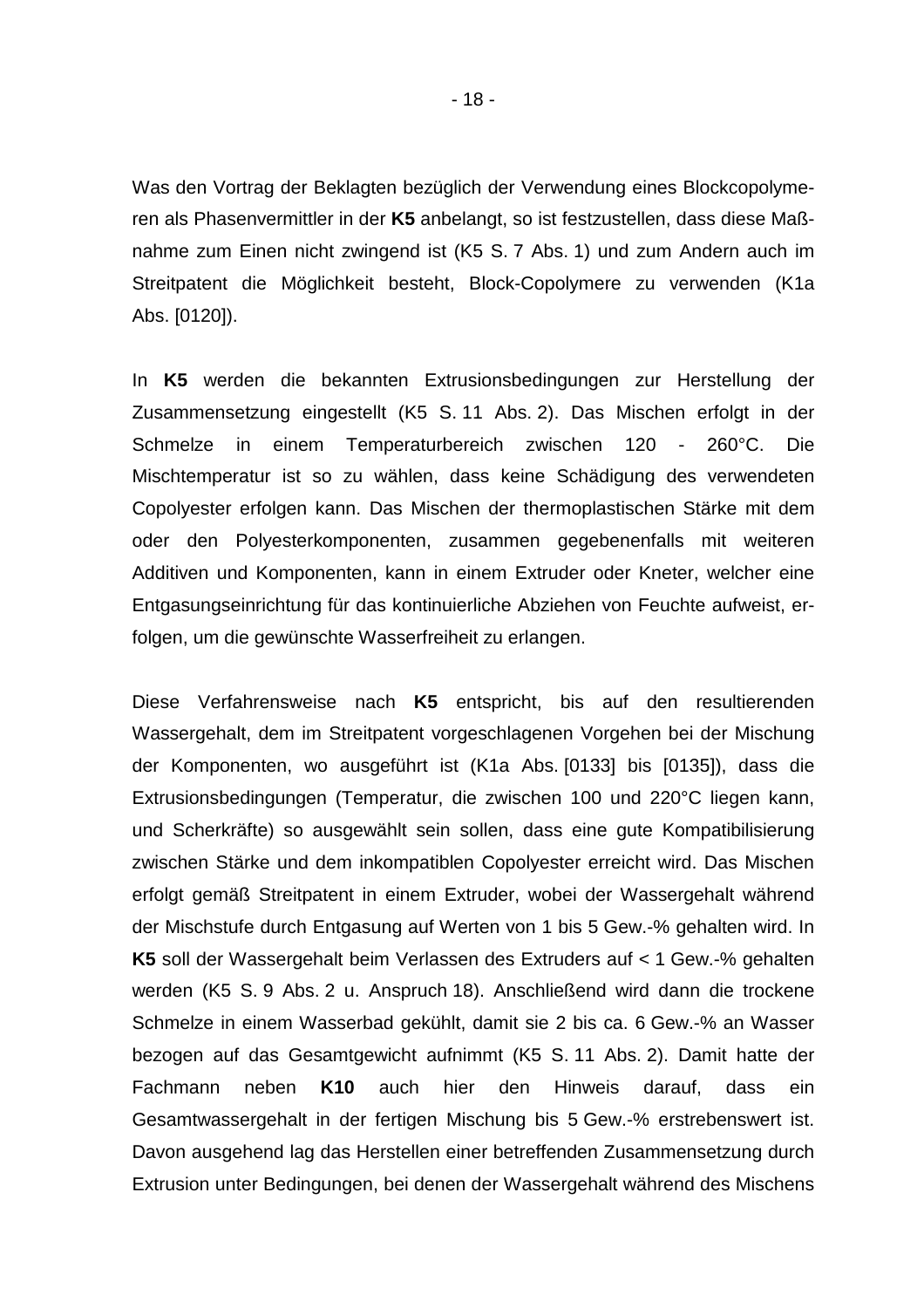der Komponenten von 1 bis 5 Gewichtsprozent gehalten wird (Messung des Gehalts beim Austritt aus dem Extruder vor jeglicher Konditionierung) für ihn auf der Hand (Merkmal 2).

2.e) Eine polymere Zusammensetzung mit den Merkmalen 1 bis 3.2 war deshalb für den Fachmann ausgehend sowohl von der **K6** als auch von der **K5** i. V. m. **K10** naheliegend, so dass Patentanspruch 1 in der erteilten Fassung (Hilfsantrag) keinen Bestand hat.

3. Das gemäß Hauptantrag hinzugenommene Merkmal 3.3 führt schon deshalb nicht zu einem bestandsfähigen Patentanspruch 1, weil sich die Dispersion der Stärke in der Copolyestermatrix in Form von Partikeln mit einer durchschnittlichen Dimension von weniger als 0,5 µm, wobei mehr als 70 % der Stärkepartikel Dimensionen von weniger als 0,5 µm aufweisen, zwangsläufig aufgrund der im Stand der Technik entweder unmittelbar angewandten oder daraus sich in nahe liegender Weise dem Fachmann erschließenden Verfahrensführung (K5, K6, K10, wie vorstehend zitiert) ergibt. Denn gleiche bzw. vergleichbare Verfahrensbedingungen müssen regelmäßig zum gleichen bzw. vergleichbaren Ergebnis und damit Verfahrensprodukt führen (K1a (im Übrigen vgl. BGH GRUR 1986, 163 - Borhaltige Stähle).

Ungeachtet dessen lagen in einer Polymermatrix dispergierte Stärkepartikel mit einer durchschnittlichen Dimension von weniger als 0,5 µm, was immer auch unter dem Begriff Dimension genau zu verstehen ist, im Blickfeld des hier maßgeblichen Fachmanns (K7 Abs. 4, K8 z. B. S. 2277 li. Sp., K9 insb. S. 312 Abs. 2), zumal derartige Teilchengrößen im Zusammenhang mit guten mechanischen Eigenschaften, speziell auch guter Wasserbeständigkeit, zu sehen sind (K7 le. Abs., K8 S. 2283 li. Sp. Abs. 3, K9 S. 312 Abs. 2 i. V. m. S. 311 Abs. 3).

Der Einwand der Beklagten, K7 bis K9 betreffe andere Polymermatrices, in denen die Stärke dispergiert ist, vermag nicht zu überzeugen, weil die Größenverteilung der dispergierten Phase nicht durch die Art der verwendeten Polymermatrix be-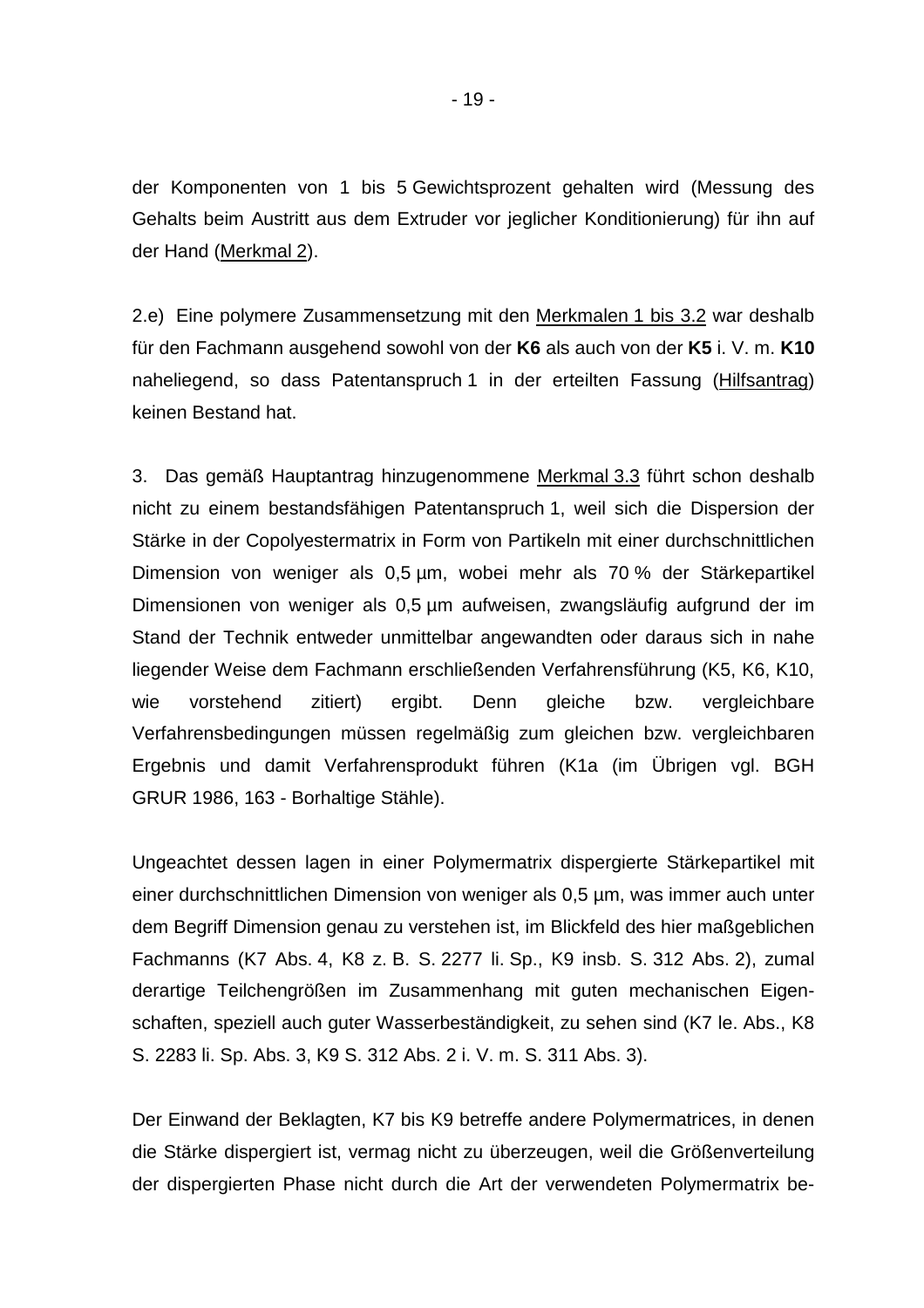schränkt ist, was sich aus der K7 (vgl. Abs. 3 u. 4) sowie aus der erteilten Fassung des Streitpatents ergibt.

4. Was die auf den Patentanspruch 1 vom Hilfsantrag rückbezogenen angegriffenen Ansprüche 2 bis 6, 8 bis 10 und 12 bis 18 anbelangt, so ergeben sich deren Merkmale bereits aus **K5** oder werden dort zumindest nahegelegt.

Was die Ansprüche 2 bis 5 anbelangt, so ist in **K5** beschrieben, dass das Polyester-Copolymer durch Polykondensation von einerseits mindestens einem Diol aus der Reihe 1,2-Ethandiol, 1,3-Propandiol<sub>r</sub> 1,4-Butandiol und/oder 1,6 Hexandiol mit andererseits mindestens einer aromatischen Dicarbonsäure, wie beispielsweise Terephthalsäure und gegebenenfalls mindestens einer aliphatischen Dicarbonsäure, wie Adipinsäure und/oder Sebacinsäure hergestellt sein kann (K5 Anspruch 7 und 8). Zusätzlich kann als weitere Komponente ein aliphatischer Polyester bzw. Copolyester vorgesehen sein, darunter bzw. Polymilchsäure (Hydroxysäure) oder Polycaprolactam (Lacton) (K5 Anspruch 9).

Wegen Anspruch 6 wird auf die Ausführungen zu Anspruch 1 verwiesen.

Der Gehalt an thermoplastischer Stärke enthaltend ein Plastifizier- bzw. Quellmittel wie Sorbitol oder Glycerin kann in der Polymermischung gemäß **K5** einen Anteil zwischen 10-95 Gew.%, bezogen auf das Gesamtgewicht, betragen (K5 S. 7 Abs. 2 und Anspruch 4), so dass der Streitgegenstand auch in der weiteren Ausgestaltung der Ansprüche 8 bis 10 keinen Bestand hat.

Was den Anspruch 12 anbelangt, so kann gemäß **K5** der Wassergehalt der Stärke beim Mischen der Komponenten 3,5 Gew.-% betragen (K5 S. 14 Tab. 1 Fußziffer 1), so dass auch in diesem Anspruch nichts Patentbegründendes erkannt werden kann.

Bezüglich der Ansprüche 13 und 14 wird auf die Ausführungen zu Ziff. 3 verwiesen.